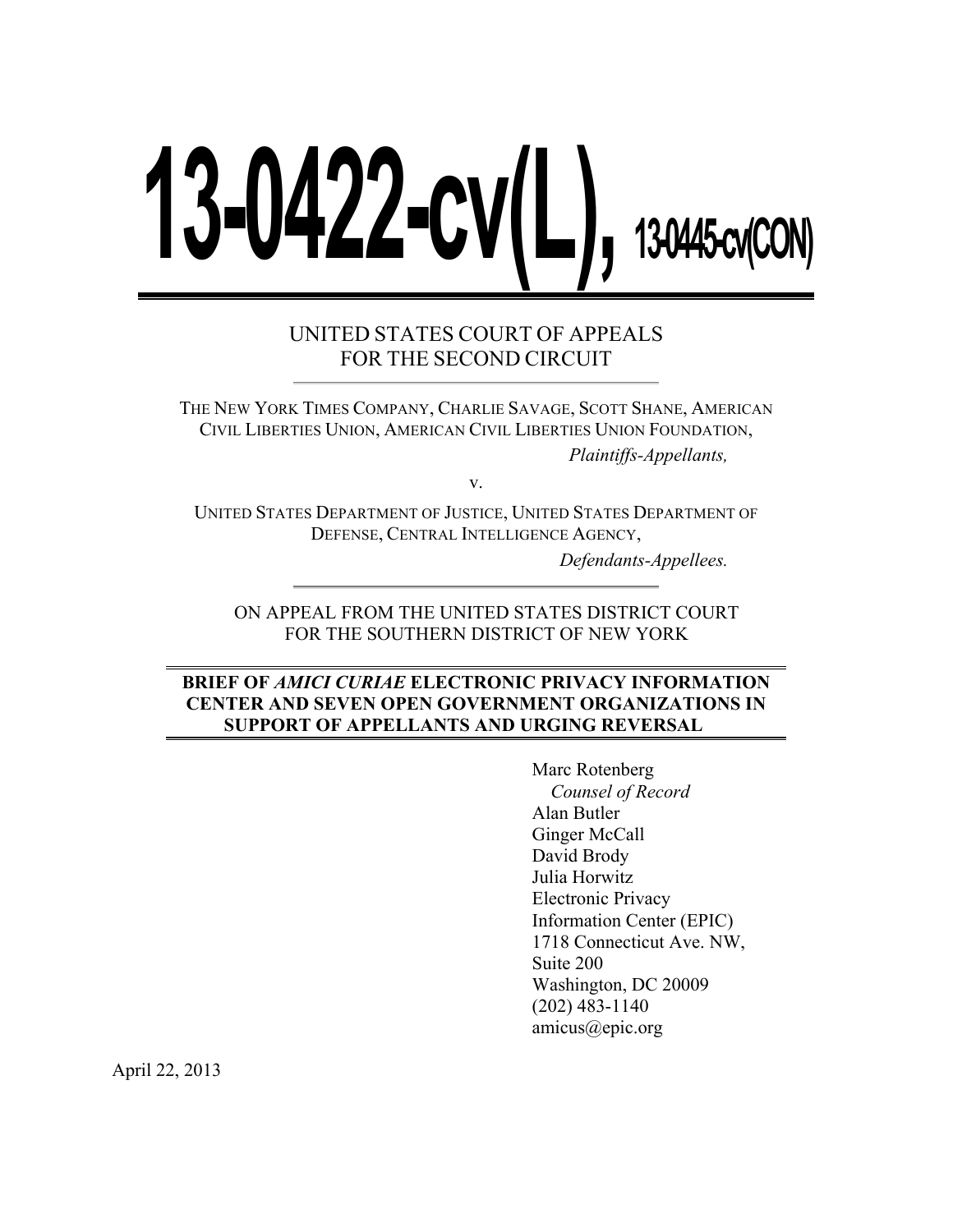#### **CORPORATE DISCLOSURE STATEMENT**

Pursuant to Fed. R. App. P. 26.1 and 29(c) for Case No. 13-422 *amicus curiae* Electronic Privacy Information Center ("EPIC") states that it is a District of Columbia corporation with no parent corporation or publicly-held company with a 10 percent or greater ownership interest. EPIC is a non-profit, non-partisan corporation, organized under section 501(c)(3) of the Internal Revenue Code.

The Brennan Center for Justice at the New York University School of Law ("Brennan Center") does not have a parent company, and is not a publicly-held company with a 10 percent or greater ownership interest. The Brennan Center is a non-profit, non-partisan corporation, organized under section  $501(c)(3)$  of the Internal Revenue Code.

Citizens for Responsibility and Ethics in Washington ("CREW") does not have a parent company, and is not a publicly-held company with a 10 percent or greater ownership interest. CREW is a non-profit, non-partisan corporation, organized under section 501(c)(3) of the Internal Revenue Code.

Pursuant to Fed. R. App. P. 26.1, amicus curiae Government Accountability Project submits the following identification of corporate parents, subsidiaries and affiliates: NONE.

The National Security Archive ("the Archive") is an independent, nongovernmental public interest research institute, library and publisher based at the George Washington University and certified as a 501(c)3 public charity by the IRS. The Archive is a District of Columbia non-profit corporation with no parent corporation; no publicly held company owns 10 percent or more of Archive stock.

OpenTheGovernment.org is a project of the Fund for Constitutional Government, which does not have a parent company, and is not a publicly-held company with a 10 percent or greater ownership interest. The Fund for Constitutional Government is a non-profit, non-partisan corporation, organized under section 501(c)(3) of the Internal Revenue Code.

Project on Government Oversight ("POGO") does not have a parent company, and is not a publicly-held company with a 10 percent or greater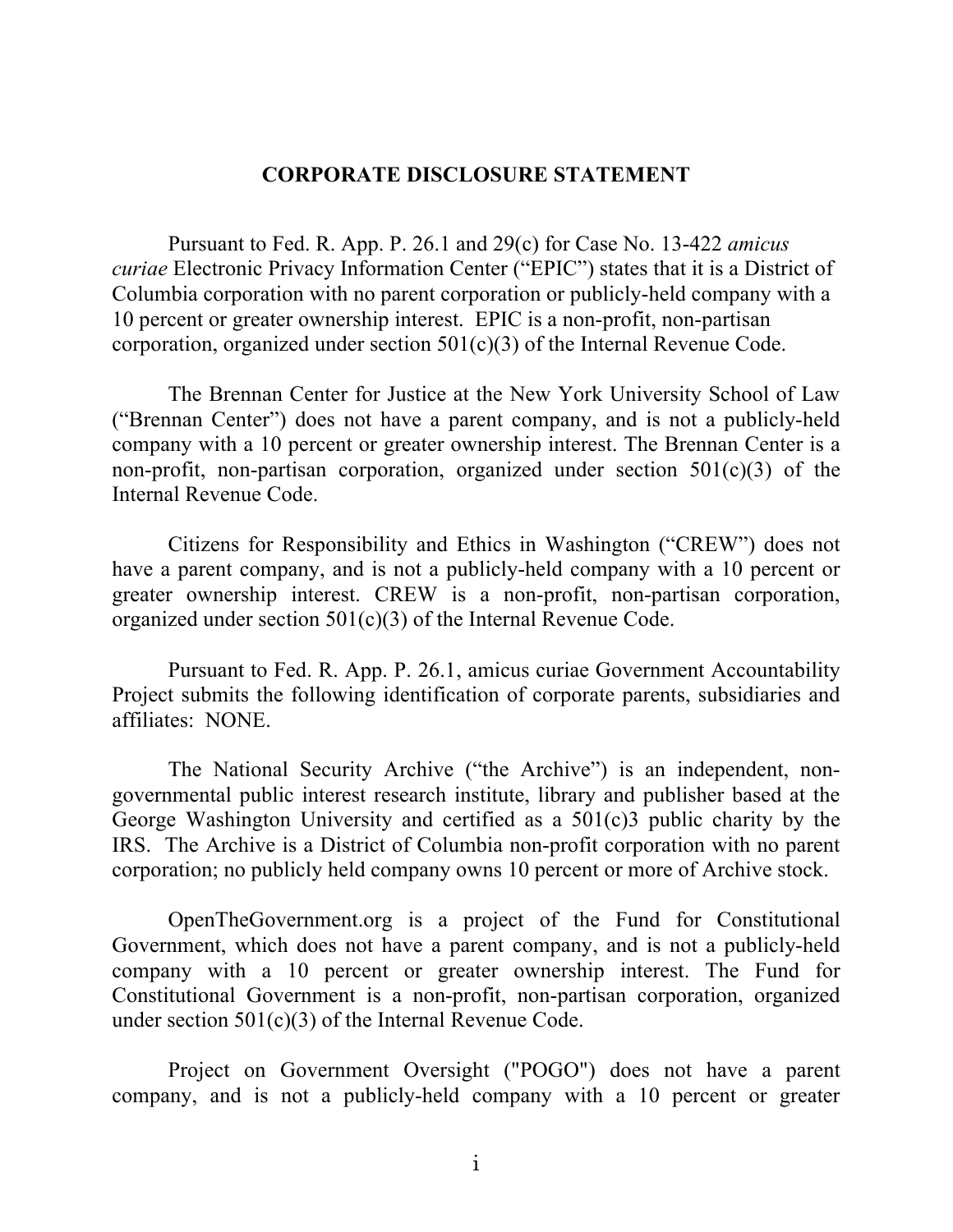ownership interest. POGO is a non-profit, non-partisan corporation, organized under section 501(c)(3) of the Internal Revenue Code.

The Sunlight Foundation does not have a parent company, and is not a publicly-held company with a 10 percent or greater ownership interest. The Sunlight Foundaiton is a non-profit, non-partisan corporation, organized under section 501(c)(3) of the Internal Revenue Code.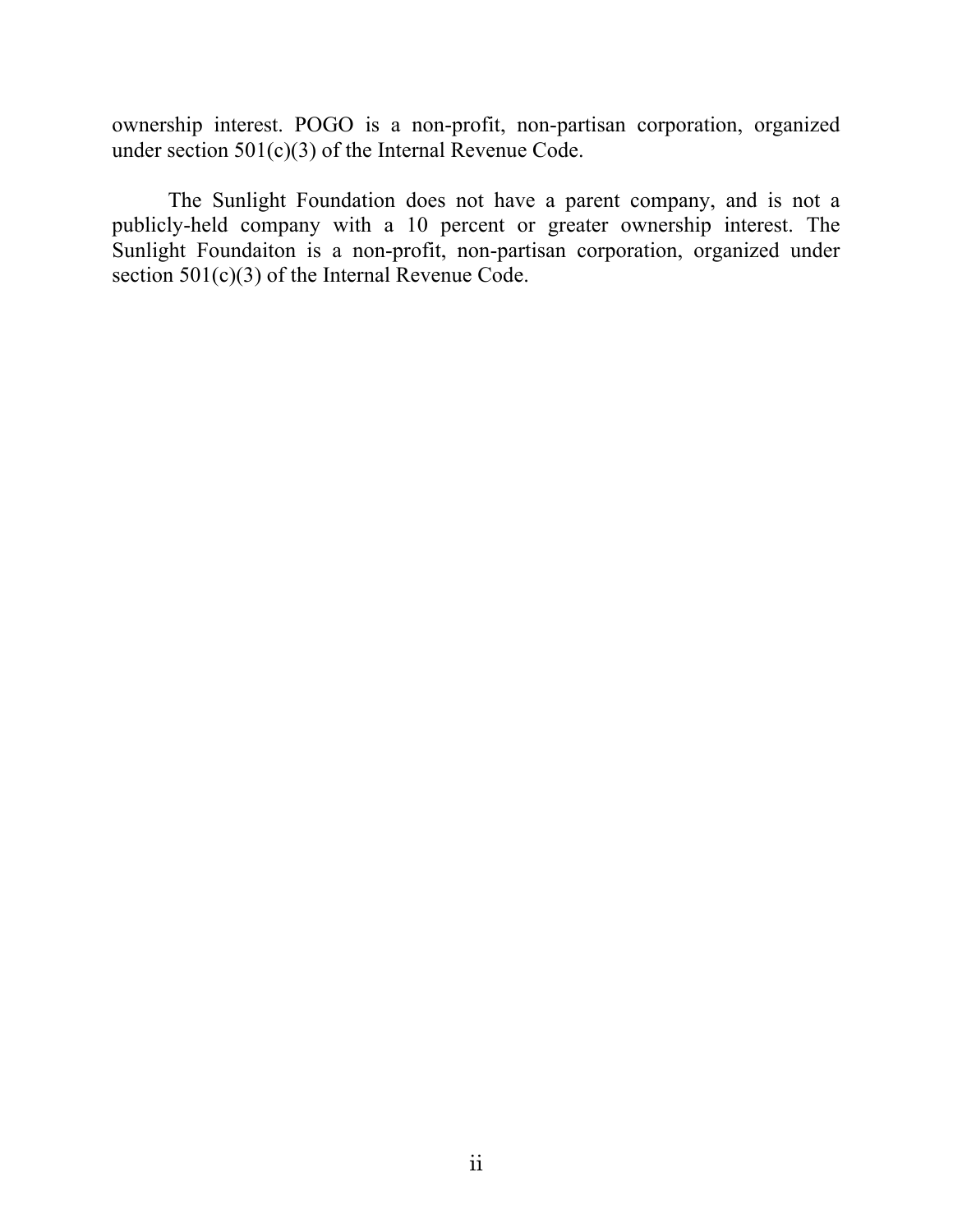# **TABLE OF CONTENTS**

| I. According to the Department of Justice and Former Heads of OLC,<br>Final OLC Opinions Are Controlling Law and Should Be Disclosed5 |
|---------------------------------------------------------------------------------------------------------------------------------------|
| A. Formal OLC Opinions Are the Law of the Executive Branch5                                                                           |
| B. Current OLC Policy and Past Heads of OLC Recommend Public                                                                          |
| II. Secret Law is Antithetical to the Democratic Principles of Republican                                                             |
|                                                                                                                                       |
| A. FOIA Exemption 5 Safeguards Deliberative Communications, Not                                                                       |
| B. FOIA Exemption 1 Protects National Security, Not Secret Law18                                                                      |
| IV. The Disclosure of OLC Opinions Promotes Public Debate21                                                                           |
| A. The Purpose of the FOIA Is to Promote Government Transparency<br>and Accountability, a Priority of the Current Administration 21   |
| B. Past Disclosures of OLC Opinions Have Informed Congress and<br>the Public, Contributed to Effective Oversight, and Promoted        |
|                                                                                                                                       |
|                                                                                                                                       |
|                                                                                                                                       |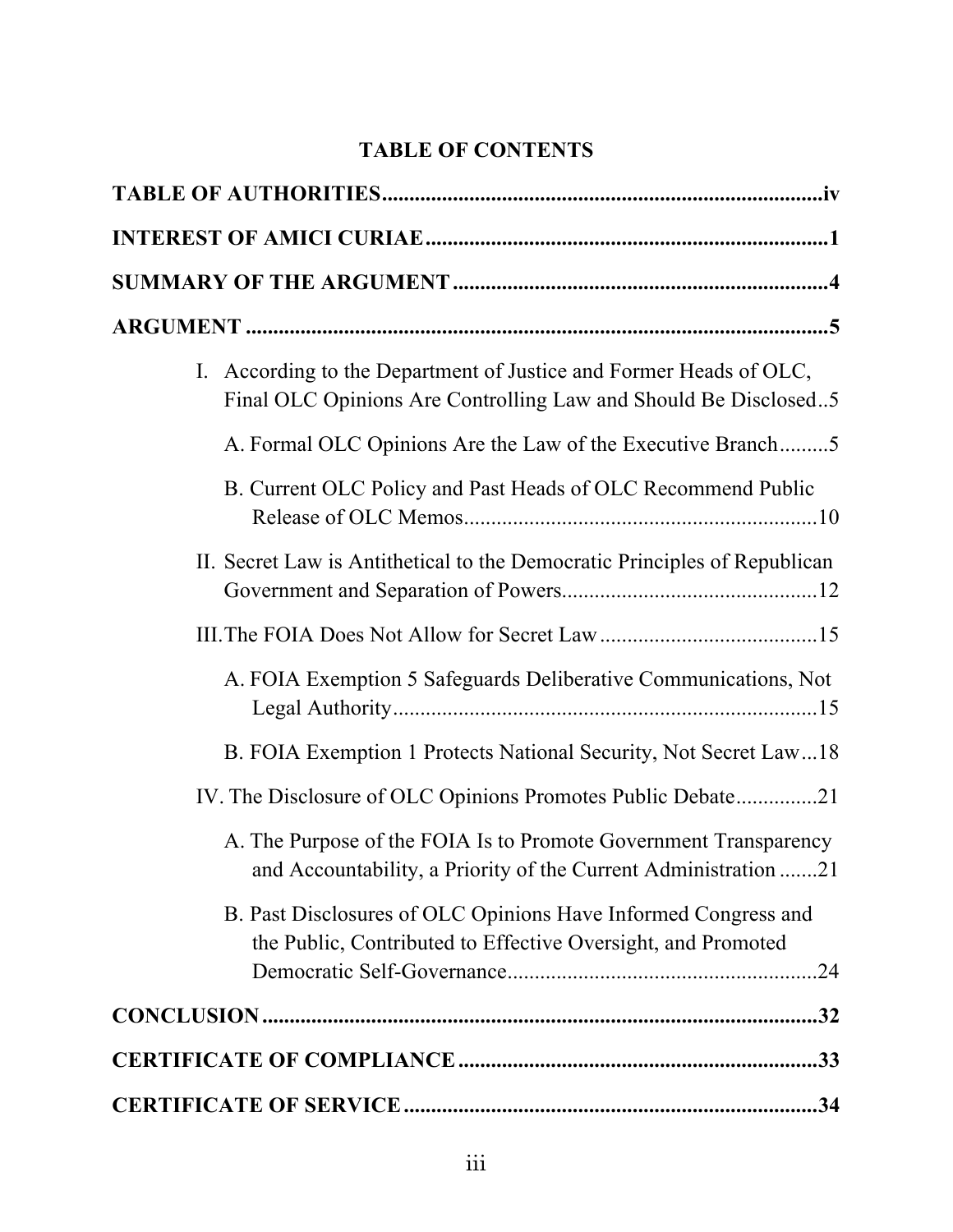# **TABLE OF AUTHORITIES**

# **Cases**

| Brennan Center for Justice at N.Y. Univ. Sch. Of Law v. DOJ, 697 F.3d 184     |  |
|-------------------------------------------------------------------------------|--|
|                                                                               |  |
|                                                                               |  |
| Coastal States Gas Corp. v. Dep't of Energy, 617 F.2d 854 (D.C. Cir. 1980) 16 |  |
|                                                                               |  |
|                                                                               |  |
| Hamdi v. Rumsfeld, 542 U.S. 407 (2004) (Scalia, J., dissenting)14             |  |
| Inner City Press/Cmty. on the Move v. Bd. of Governors of the Fed. Reserve    |  |
| Mead Data Central v. U.S. Dep't of Air Force, 566 F.2d 242                    |  |
|                                                                               |  |
| Nat'l Archives & Records Admin. v. Favish, 541 U.S. 157 (2004)15              |  |
|                                                                               |  |
|                                                                               |  |
|                                                                               |  |
|                                                                               |  |
| <b>Constitutional Provisions</b>                                              |  |

|--|--|--|--|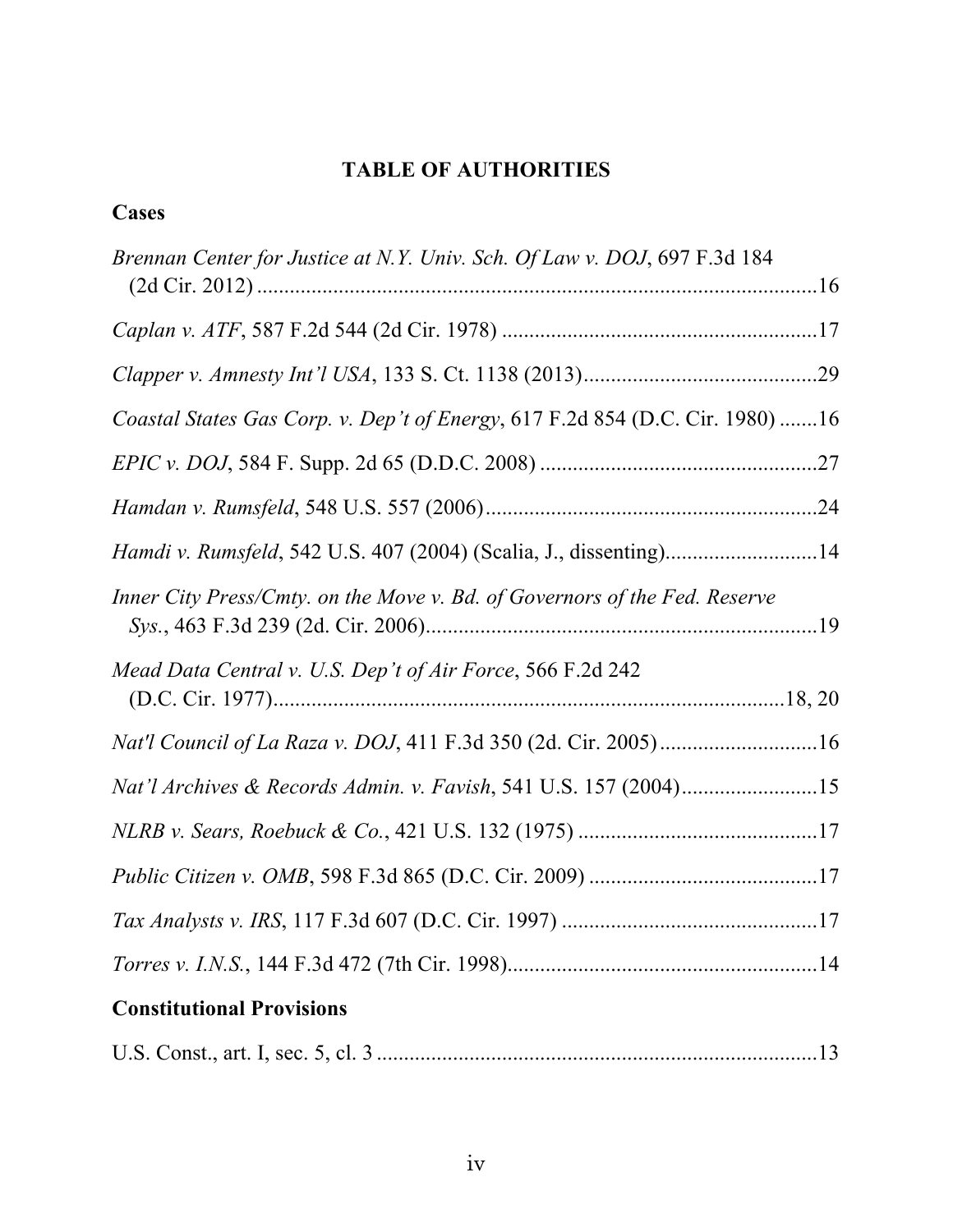# **Statutes and Regulations**

| Assertion of Executive Privilege Over Documents Generated in Response to<br>Congressional Investigation Into Operation Fast and Furious, 36 Op. OLC 1          |
|----------------------------------------------------------------------------------------------------------------------------------------------------------------|
|                                                                                                                                                                |
| Authorization for Use of Military Force (AUMF), 115 Stat. 224, note following 50                                                                               |
|                                                                                                                                                                |
|                                                                                                                                                                |
|                                                                                                                                                                |
|                                                                                                                                                                |
|                                                                                                                                                                |
|                                                                                                                                                                |
|                                                                                                                                                                |
|                                                                                                                                                                |
| Memorandum from John C. Yoo, Deputy Assistant Attorney Gen., Office of Legal<br>Counsel, U.S. Dep't of Justice, for the Deputy Counsel to The President (Sept. |
| Memorandum from Steven G. Bradbury, Principal Deputy Assistant Attorney<br>Gen., Office of Legal Counsel, U.S. Dep't of Justice, for the Files                 |
| Memorandum of John C. Yoo, Deputy Assistant Attorney General, Dep't of<br>Justice, Office of Legal Counsel, U.S. Dep't of Justice, for the Attorney            |
| Memorandum on Transparency and Open Government, 2009 Daily Comp. Pres.                                                                                         |
|                                                                                                                                                                |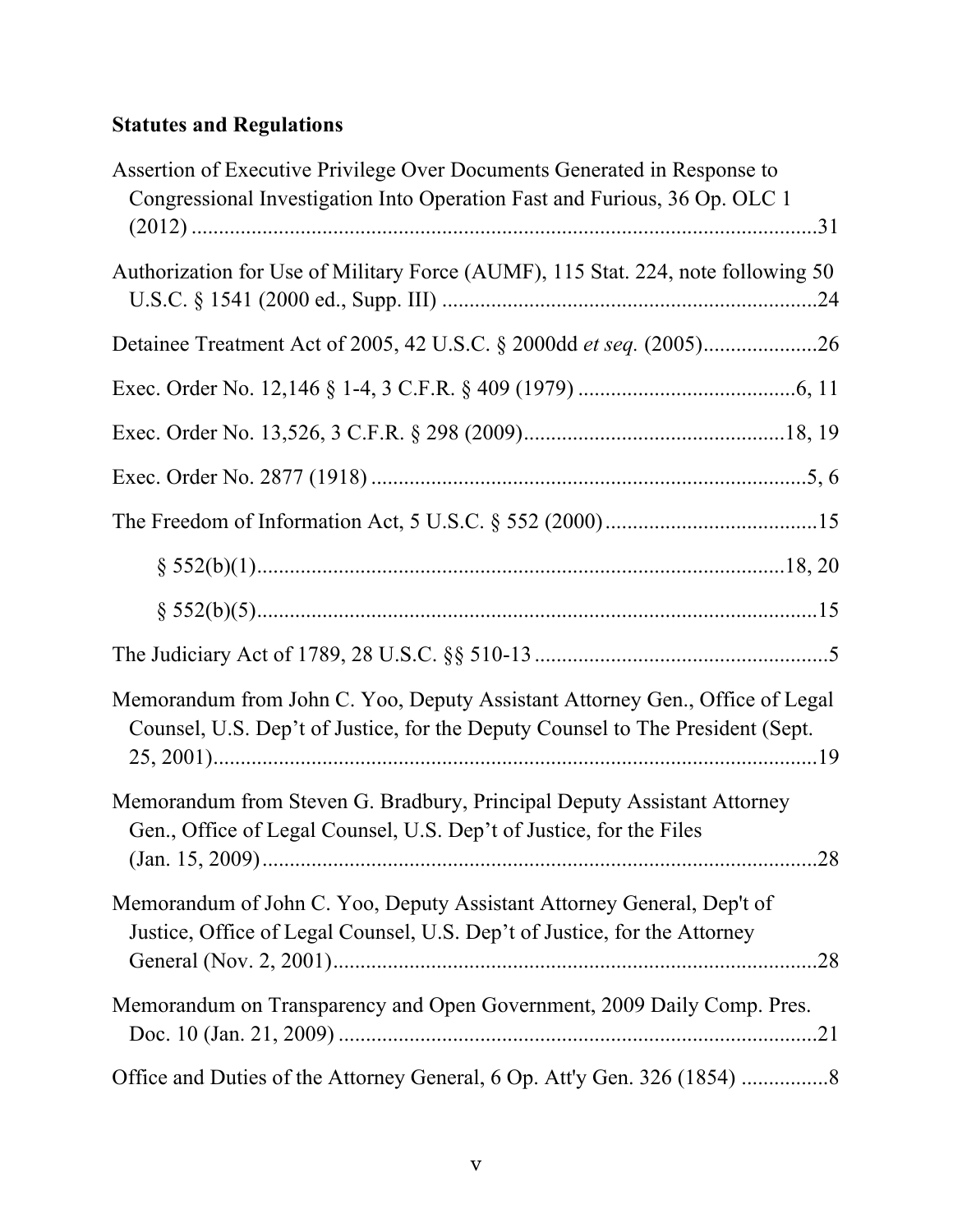# **Legislative Materials**

| Advancing Freedom of Information in the New Era of Responsibility: Hearing<br>Before the S. Comm. on the Judiciary, 111th Cong. 1 (2009) (Statement of                                                                                                                                                                                                                                                       |     |
|--------------------------------------------------------------------------------------------------------------------------------------------------------------------------------------------------------------------------------------------------------------------------------------------------------------------------------------------------------------------------------------------------------------|-----|
| Confirmation Hearing on Donald B. Verrilli, Jr., of Connecticut, Nominee to be<br>Solicitor General of the United States; Virginia A. Seitz, of Virginia, Nominee<br>to be Assistant Attorney General, Office of Legal Counsel, U.S. Department of<br>Justice; and Denise E. O'Donnell, of New York, Nominee to be Director,<br>Bureau of Justice Assistance, U.S. Department of Justice: Hearing Before the |     |
|                                                                                                                                                                                                                                                                                                                                                                                                              |     |
|                                                                                                                                                                                                                                                                                                                                                                                                              |     |
|                                                                                                                                                                                                                                                                                                                                                                                                              |     |
| <b>Other Authorities</b>                                                                                                                                                                                                                                                                                                                                                                                     |     |
| Address Before a Joint Session of Congress on the State of the Union, 2013                                                                                                                                                                                                                                                                                                                                   |     |
| Alberto Gonzales, White House Counsel, et. al., Remarks at Press Briefing                                                                                                                                                                                                                                                                                                                                    | .25 |
|                                                                                                                                                                                                                                                                                                                                                                                                              |     |
| Charlie Savage, Justice Memo Upholds Libya Strikes, N.Y. Times, Apr. 7, 2011.30                                                                                                                                                                                                                                                                                                                              |     |
| Dahlia Lithwick, Getting Away with Torture: Dick Cheney's Memoir Shows the                                                                                                                                                                                                                                                                                                                                   |     |
| Dawn Johnsen, Functional Departmentalism and Nonjudicial Interpretation:<br>Who Determines Constitutional Meaning?, 67 L. & Contemp. Probs. 105                                                                                                                                                                                                                                                              |     |
| Dawn Johnsen, Guidelines for the President's Legal Advisors, 81 Ind. L.J. 1345                                                                                                                                                                                                                                                                                                                               |     |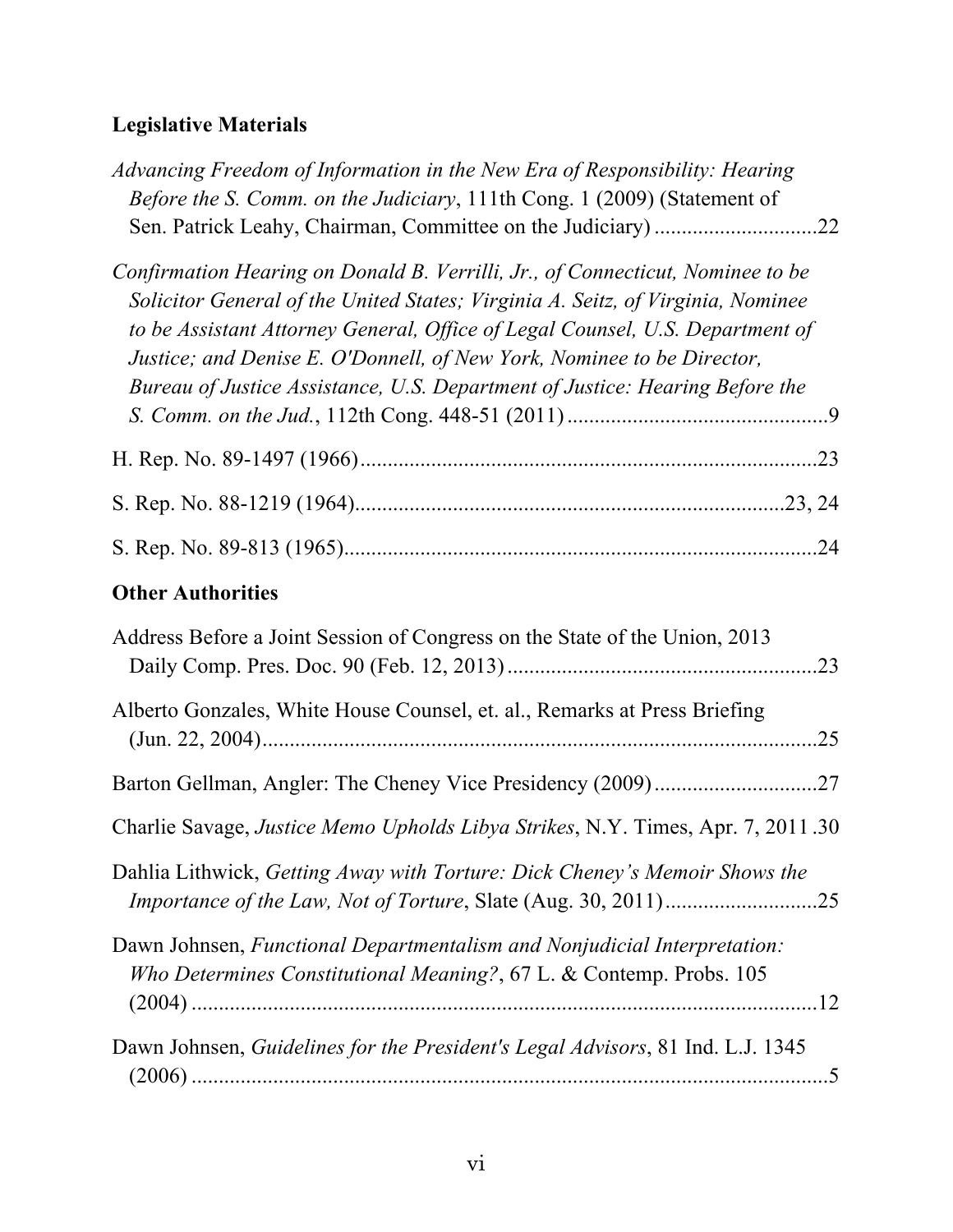| Douglas Jehl, The Reach of War Detainee Treatment; U.S. Rules on Prisoners<br>Seen as a Back and Forth of Mixed Messages to G.I.s, N.Y. Times, June 22,    |     |
|------------------------------------------------------------------------------------------------------------------------------------------------------------|-----|
| Douglas W. Kmiec, OLC's Opinion Writing Function: The Legal Adhesive for a                                                                                 |     |
|                                                                                                                                                            |     |
| Harold Hongju Koh, Protecting the Office of Legal Counsel from Itself, 15                                                                                  |     |
|                                                                                                                                                            |     |
| Jack Goldsmith, DOJ Releases Redacted Version of the 2004 Surveillance                                                                                     |     |
| Jack Goldsmith, Is the Obama Administration's Original Legal Rational for the                                                                              |     |
|                                                                                                                                                            |     |
|                                                                                                                                                            |     |
| James Risen & Eric Lichtblau, Bush Lets U.S. Spy on Callers Without Courts,                                                                                | .27 |
| Jeffrey Rosen, Conscience of a Conservative, N.Y. Times Magazine,                                                                                          |     |
| Jeremy Bentham, <i>Essay on the Promulgation of the Laws</i> , Ch. 1, <i>in The</i>                                                                        |     |
| John O. McGinnis, Models of the Opinion Function of the Attorney General: A<br>Normative, Descriptive, and Historical Prolegomenon, 15 Cardozo L. Rev. 375 |     |
| John Yoo, War by Other Means: An Insider's Account of the War on Terror                                                                                    |     |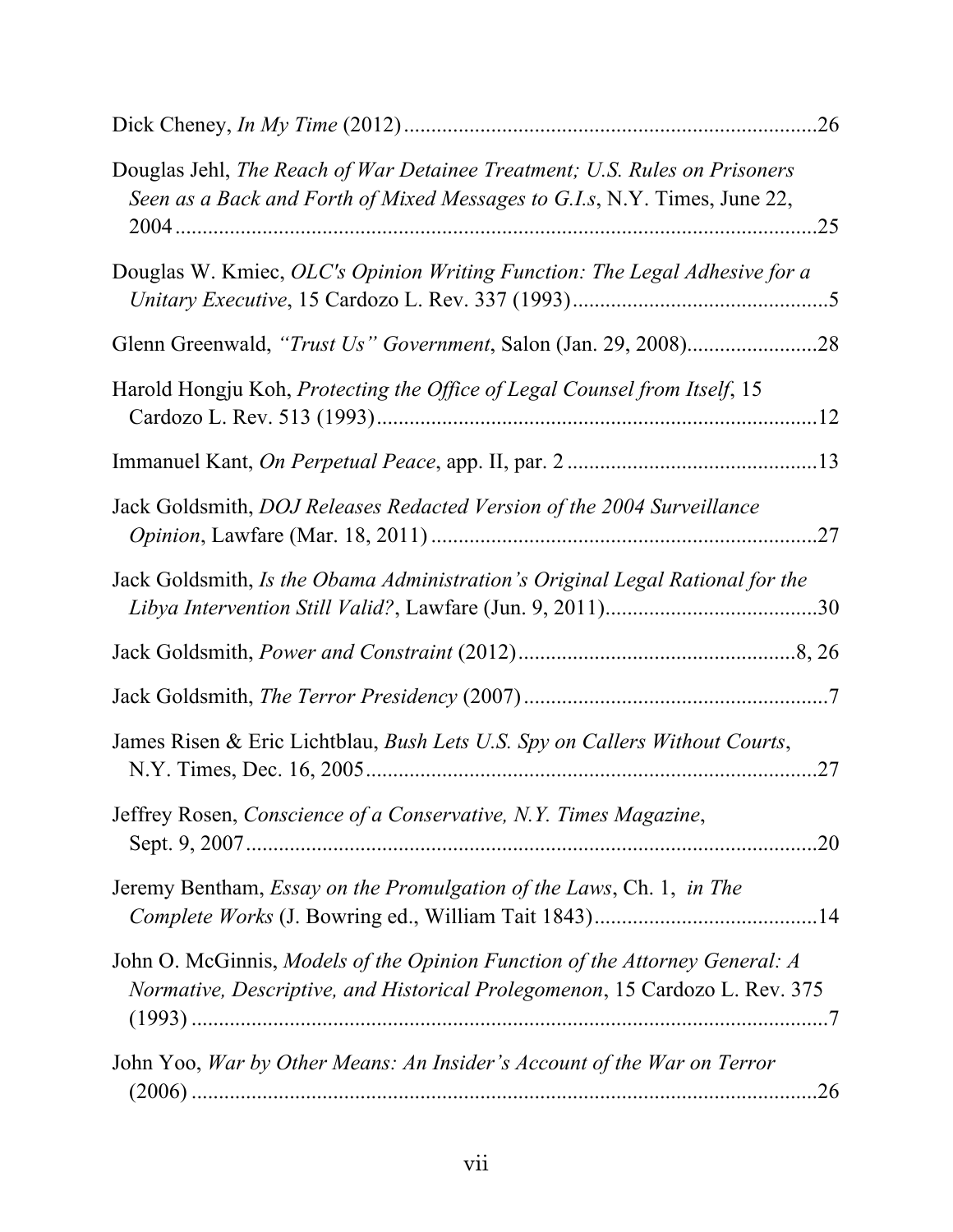| Jose A. Rodriguez, Jr., Hard Measures: How Aggressive CIA Actions After 9/11                                                                                                                                                    |
|---------------------------------------------------------------------------------------------------------------------------------------------------------------------------------------------------------------------------------|
| Joseph Story, Commentaries on the Constitution of the United States, § 840                                                                                                                                                      |
| Lawmakers Demand Secret Department of Justice Interrogation Memos from                                                                                                                                                          |
| Letter from Former OLC Attorneys to Senators Patrick J. Leahy and Charles E.<br>Grassley, United States Senate Committee on the Judiciary (March 15, 2011) 8                                                                    |
| Letter from James Madison to W.T. Barry (Aug. 4, 1822), in The Writings of                                                                                                                                                      |
| Letter from Sens. Ron Wyden, Mark Udall, Tom Udall, and Jeffrey Merkley to                                                                                                                                                      |
| Letter from William E. Moschella, Assistant Attorney General, Office of<br>Legislative Affairs, Dep't of Justice, to Sen. Pat Roberts, Sen. John D.<br>Rockefeller, Rep. Peter Hoekstra, and Rep. Jane Harman (Dec. 22, 2005)27 |
| Libya and War Powers: Hearing Before the S. Comm. on Foreign Relations,<br>112th Cong. 7-40 (2011) (statement of Harold Hongju Koh, Legal Adviser,                                                                              |
|                                                                                                                                                                                                                                 |
| Louis Fisher, Basic Principles of the War Power, 5 J. Nat'l Sec. L. & Pol'y 319                                                                                                                                                 |
| Mark Mazzetti & Scott Shane, C.I.A. Internal Inquiry Troubling, Lawmakers                                                                                                                                                       |
| Memorandum from David Barron, Acting Assistant Attorney Gen., Office of<br>Legal Counsel, U.S. Dep't of Justice for Attorneys of the Office                                                                                     |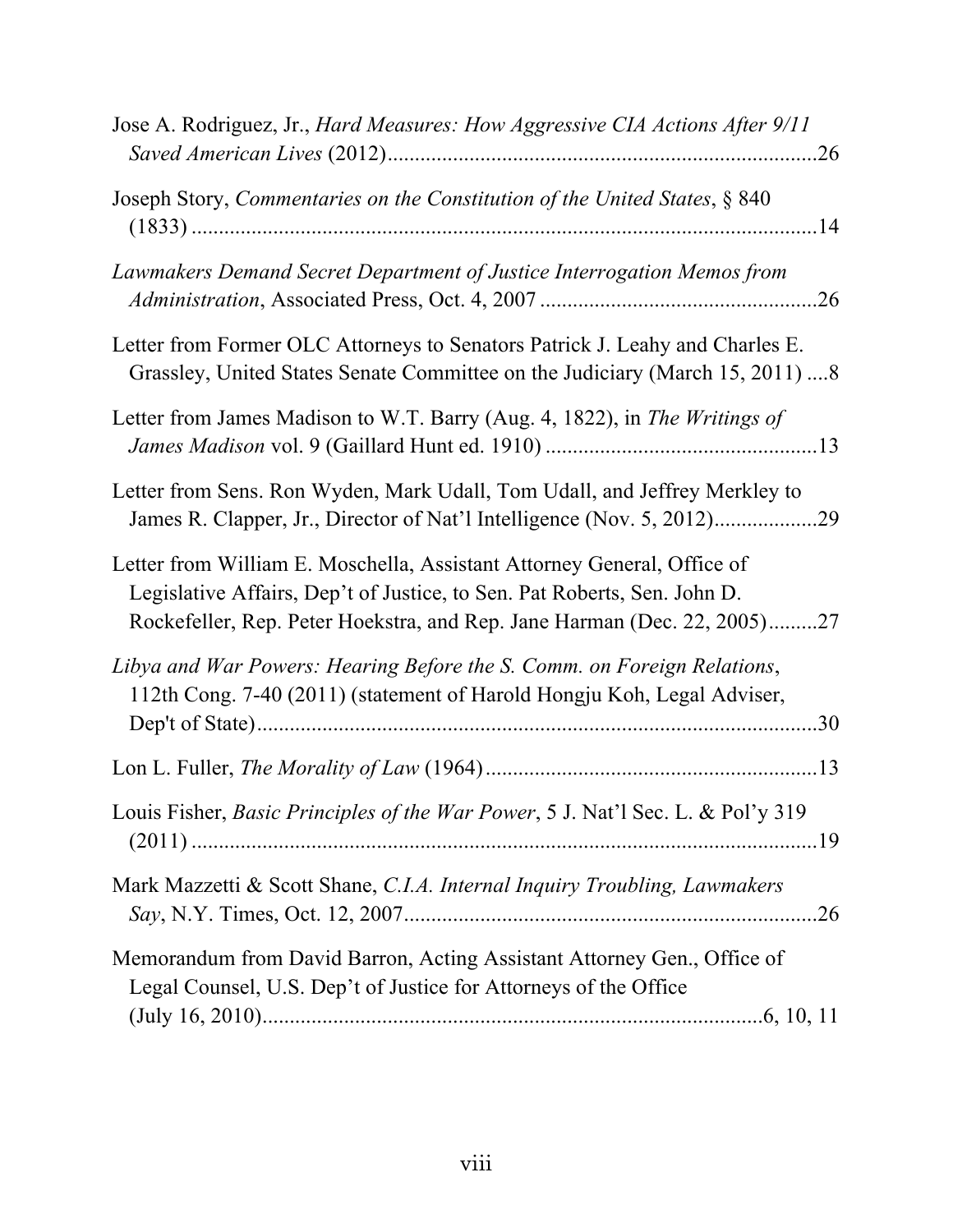| Memorandum from Rep. Darrell Issa, Chairman, to Members, Committee on<br>Oversight and Government Reform, U.S. House of Representatives<br>.30                 |  |
|----------------------------------------------------------------------------------------------------------------------------------------------------------------|--|
|                                                                                                                                                                |  |
| .24                                                                                                                                                            |  |
| Offices of Inspectors General, Dep't of Defense, Dep't of Justice, Central Int.<br>Agency, Nat'l Sec. Agency, & Office of the Dir. of Nat'l Int., Unclassified |  |
|                                                                                                                                                                |  |
| Principles to Guide the Office of Legal Counsel, reprinted in 81 Ind. L.J. 1345                                                                                |  |
| Randolph D. Moss, <i>Executive Branch Legal Interpretation: A Perspective</i><br>from the Office of Legal Counsel, 52 Admin. L. Rev. 1303 (2000)8, 10          |  |
| Samuel A. Alito Jr., Change in Continuity at the Office of Legal Counsel, 15                                                                                   |  |
| Sara Horwitz, A Gunrunning Sting Gone Fatally Wrong, Wash. Post, Jul. 25,<br>.30                                                                               |  |
| Scott Shane, <i>Documents Laid Out Interrogation Procedures</i> , N.Y. Times,<br>26                                                                            |  |
| Senate Sends No-Warrant Wiretapping Bill to Bush, CNN, Jul. 8, 2008<br>.29                                                                                     |  |
| Theodore B. Olson, Judge Wilkey and the Office of Legal Counsel,                                                                                               |  |
|                                                                                                                                                                |  |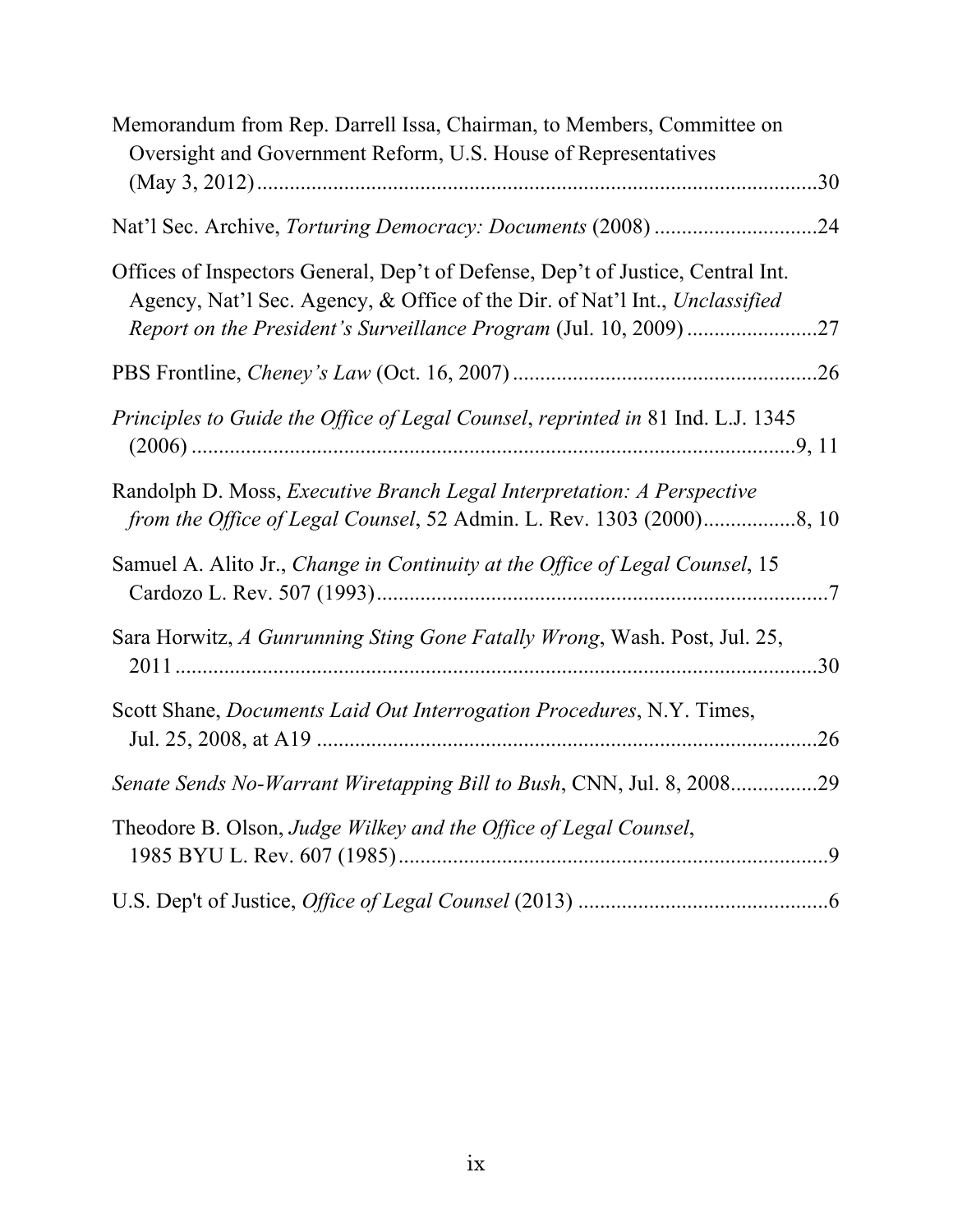## **INTEREST OF AMICI CURIAE<sup>1</sup>**

*Amici* are public interest organizations dedicated to promoting government transparency and accountability. They are experts in policy and litigation under the Freedom of Information Act ("FOIA") and are well-positioned to provide insight into the government accountability process. *Amici* are actively engaged in important public discourse that depends upon the release of documents under the FOIA. Secret legal opinions that carry the force of law deprive *amici*, lawmakers, and the public the opportunity to engage in meaningful public debate and are directly contrary to the purpose of the Freedom of Information Act.

The Electronic Privacy Information Center ("EPIC") is a public interest research center in Washington, D.C. established in 1994 to focus public attention on emerging civil liberties issues and to protect privacy, the First Amendment, and other constitutional values. EPIC promotes open government, publishes a leading FOIA litigation manual, and provides information to the public obtained as a result of FOIA litigation.

 $\frac{1}{1}$ <sup>1</sup> The parties consent to the filing of this brief. In accordance with Rule 29, the undersigned states that no monetary contributions were made for the preparation or submission of this brief, and this brief was not authored, in whole or in part, by counsel for a party.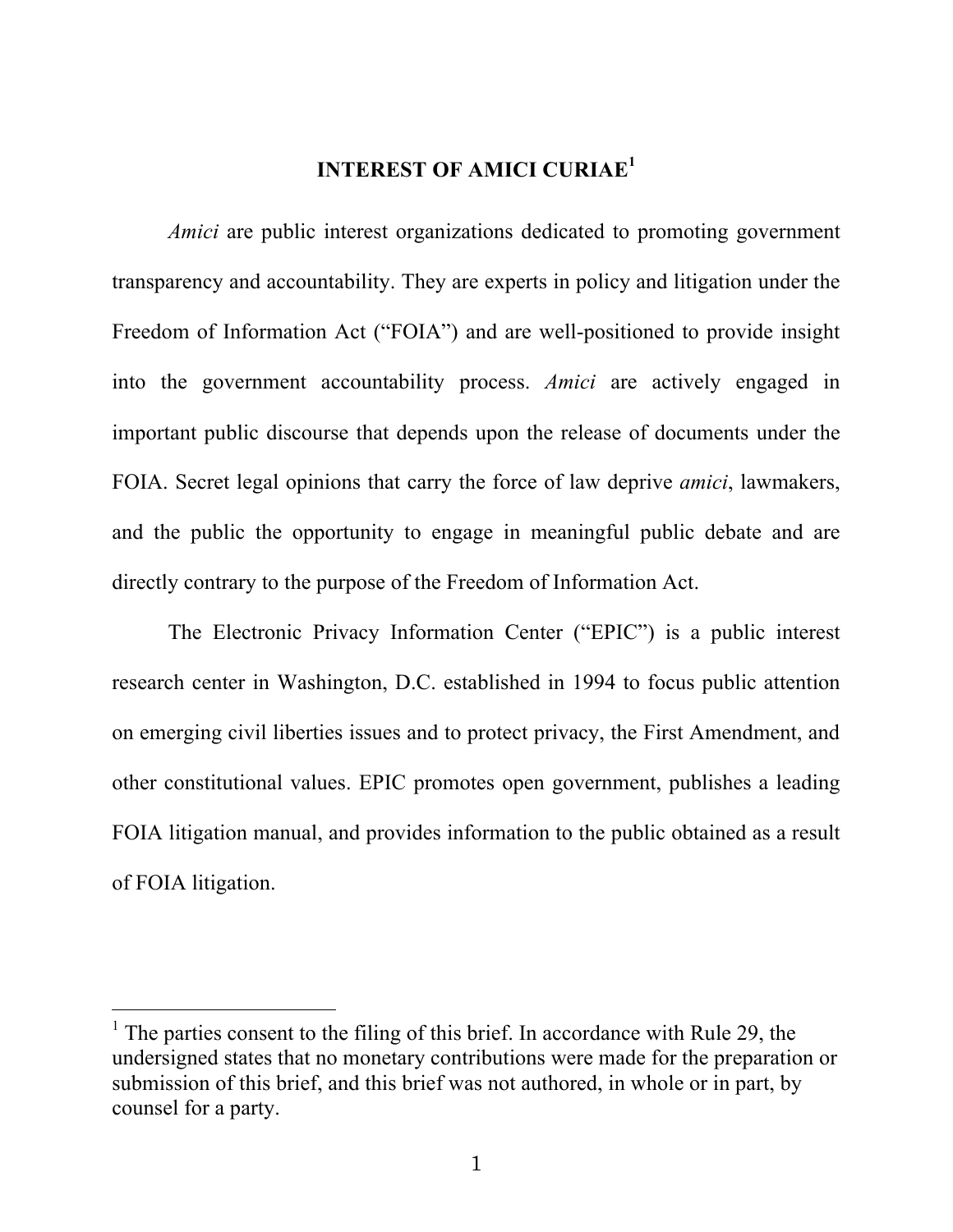The Brennan Center for Justice advocates for national security policies that respect constitutional values and the rule of law, with a particular focus on transparency and accountability. The Brennan Center is affiliated with New York University School of Law, but does not purport to present the school's institutional views, if any.

Citizens for Responsibility and Ethics in Washington ("CREW") non-profit, non-partisan organization that seeks to protect the rights of citizens to be informed about the activities and integrity of government officials. CREW frequently files and litigates FOIA requests to publicize government documents and actions.

The Government Accountability Project ("GAP") is a nonpartisan, nonprofit organization that promotes corporate and government accountability and advances occupational free speech. GAP defends whistleblowers, offers legal assistance in instances where disclosures affect the public interest, and pursues FOIA requests for information in the public interest.

The National Security Archive is an independent public interest research institute, library, and publisher based at George Washington University. The Archive's mission is to open governments at home and abroad by challenging national security secrecy, advocating for freedom of information, and publishing previously secret documents. The Archive has published over one million pages of information received through more than 50,000 FOIA requests.

2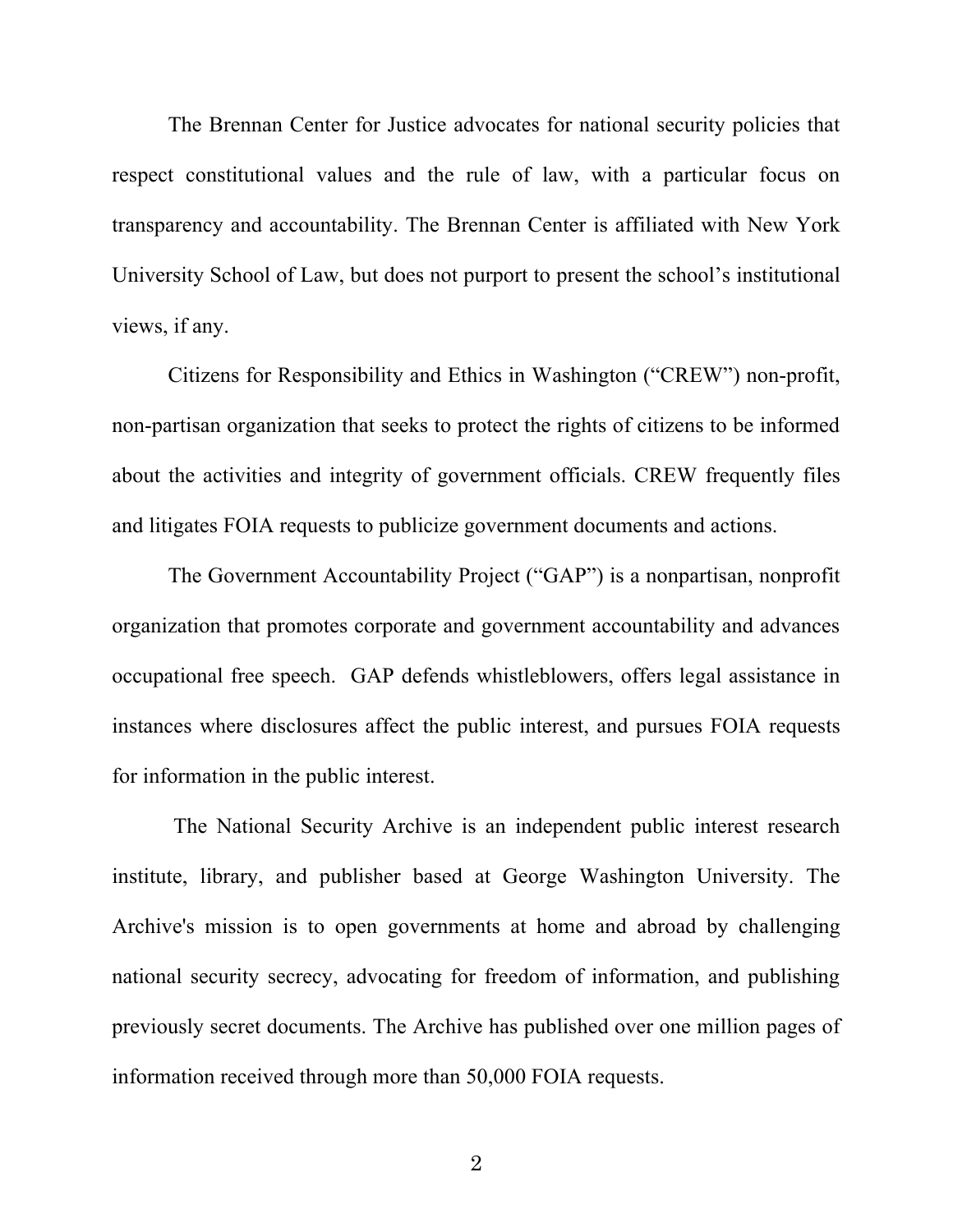OpenTheGovernment.org is a non-partisan coalition of journalists, consumers, good- and limited-government groups, environmentalists, librarians, unions, and others whose mission is to increase government transparency to ensure that policies affecting our health, safety, security, and freedoms place the public good above the influence of special interests.

The Project on Government Oversight ("POGO"), founded in 1981, is a nonpartisan independent watchdog that champions good government reforms. POGO investigates corruption, misconduct, and conflicts of interest in the federal government, frequently in reliance on the FOIA.

The Sunlight Foundation is a non-partisan, non-profit organization whose mission is to use cutting-edge technology to make government transparent and accountable. It takes inspiration from Justice Brandeis' famous adage, "Sunlight is said to be the best of disinfectants."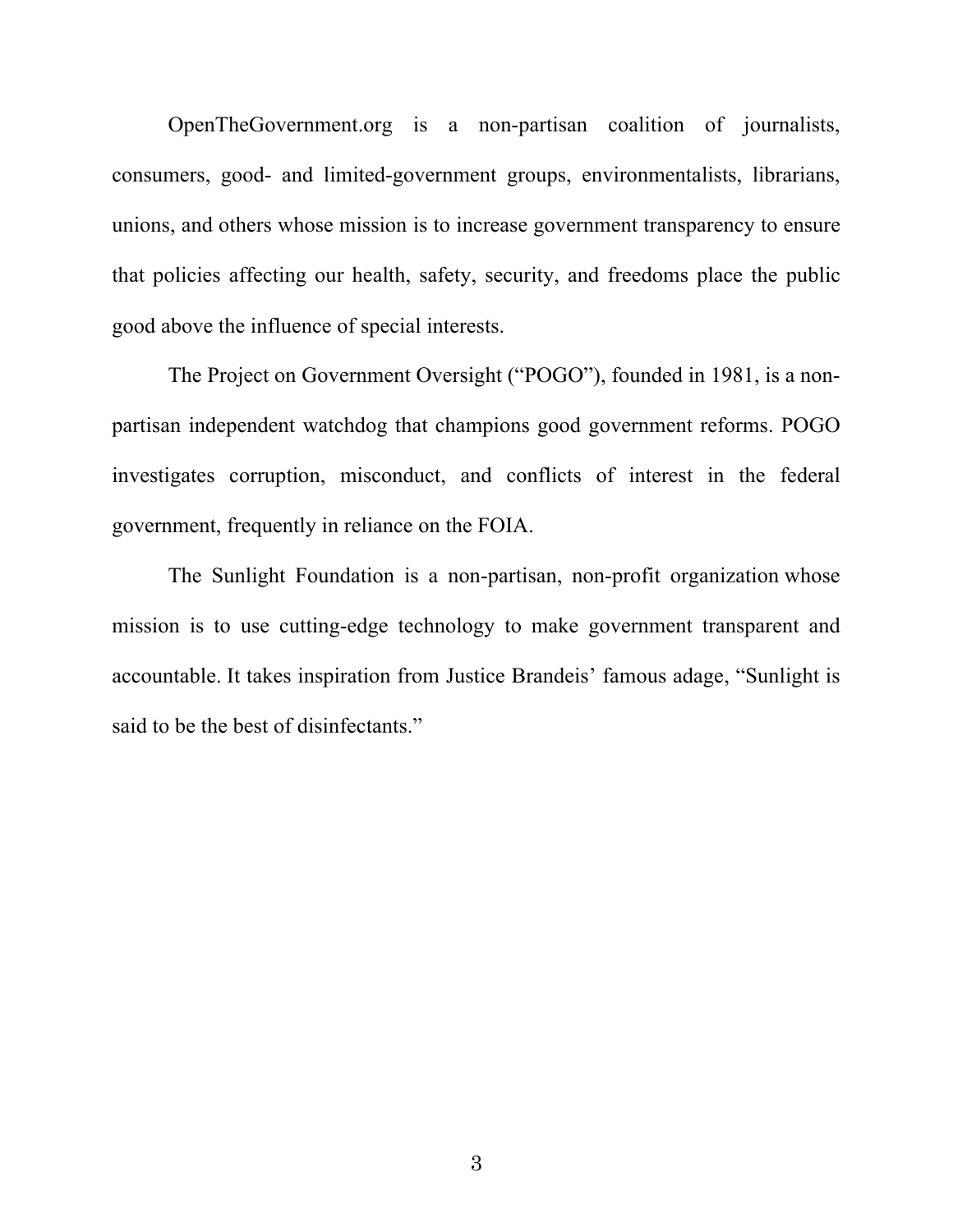#### **SUMMARY OF THE ARGUMENT**

The Department of Justice's efforts to withhold, in their entirety, legal memos prepared by the Office of Legal Counsel ("OLC") are contrary to the Freedom of Information Act ("FOIA") and the Department's own guidance, as well as the views of former heads of OLC. By withholding these legal opinions, which direct the actions of the government and impact private parties, the Department is establishing secret law that is antithetical to democratic governance. Because OLC opinions are binding legal authority, they do not fall within FOIA Exemption 5. Because legal analysis does not meet the strict requirements for classification, OLC opinions may not be withheld in their entirety under Exemption 1.

The case for disclosure is clear. The publication of OLC opinions has promoted public discourse, fostered government oversight, and led to wellinformed policy decisions. Given our democratic heritage, constitutional values, and statutory rights, the Government should not be permitted to issue law in the shadows.

4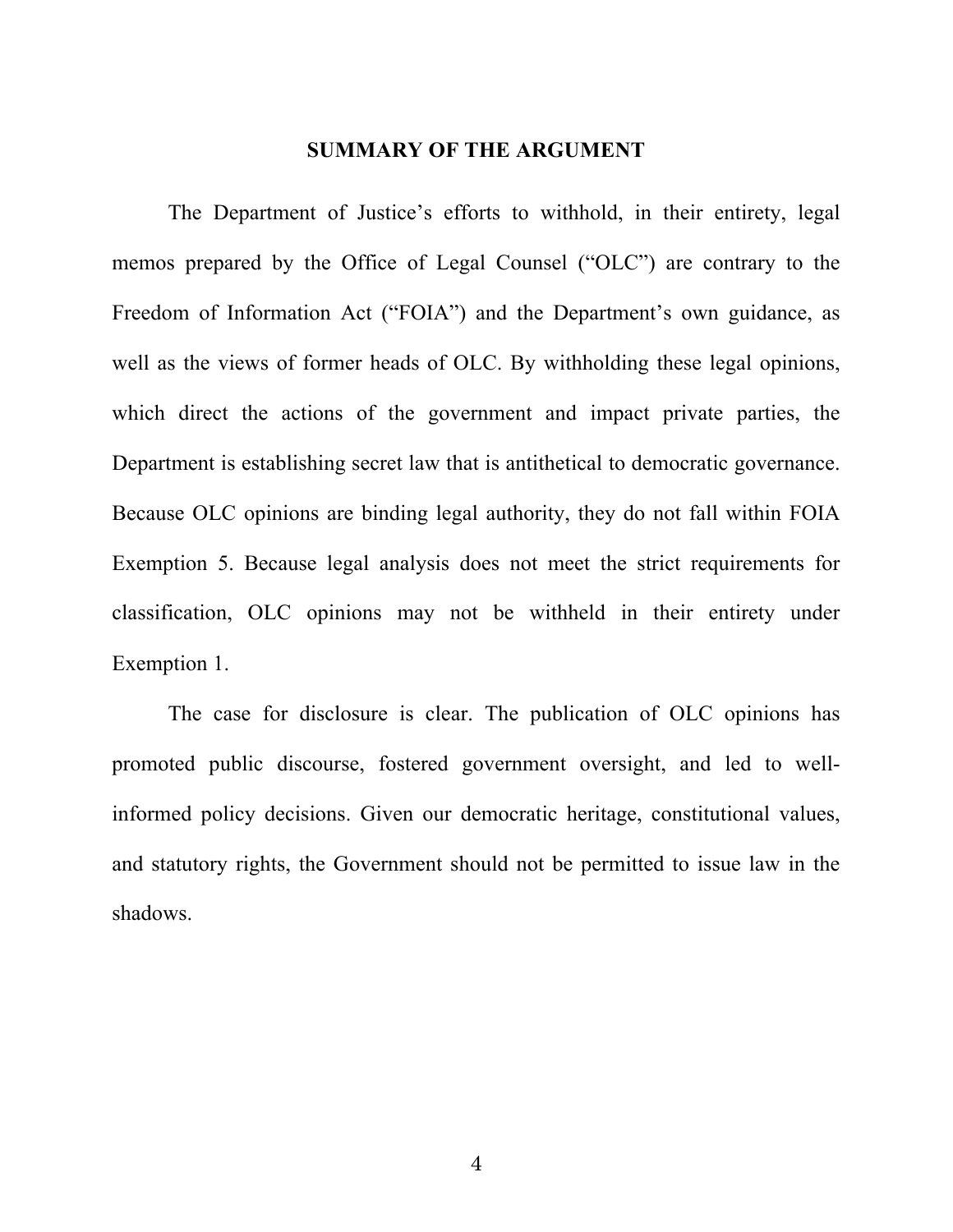#### **ARGUMENT**

## **I. According to the Department of Justice and Former Heads of OLC, Final OLC Opinions Are Controlling Law and Should Be Disclosed**

#### **A. Formal OLC Opinions Are the Law of the Executive Branch**

Formal opinions of the Office of Legal Counsel create legal authority. "[A]ny opinion or ruling by the Attorney General upon any question of law arising in any Department, executive bureau, agency or office shall be treated as binding upon all departments, bureaus, agencies or offices therewith concerned." Exec. Order No. 2877  $(1918)$ .<sup>2</sup> This power of the Attorney General to "render opinions" on questions of law" under the Judiciary Act of 1789, 28 U.S.C. §§ 510-13, was subsequently delegated to the OLC in the mid-twentieth century. *See* 28 C.F.R. §  $0.25$  (2012).<sup>3</sup>

The Office of Legal Counsel "provides authoritative legal advice to the President and all the Executive Branch agencies." U.S. Dep't of Justice, *Office of* 

 $\frac{1}{2}$  $2^{2}$  Despite being almost one hundred years old, this Executive Order has not been revoked. *See also* Douglas W. Kmiec, *OLC's Opinion Writing Function: The Legal Adhesive for a Unitary Executive*, 15 Cardozo L. Rev. 337, 368-69 (1993) (discussing how Exec. Order No. 2877 expanded the DOJ's legal authority). The author is a former Assistant Attorney General, Office of Legal Counsel. <sup>3</sup> The Office of Legal Counsel is subordinate to the Attorney General and the President, either of whom could overrule an OLC opinion. However, this is extraordinarily rare. *See* Dawn Johnsen, *Guidelines for the President's Legal Advisors*, 81 Ind. L.J. 1345, 1345 (2006). The author is a former Assistant Attorney General, Office of Legal Counsel.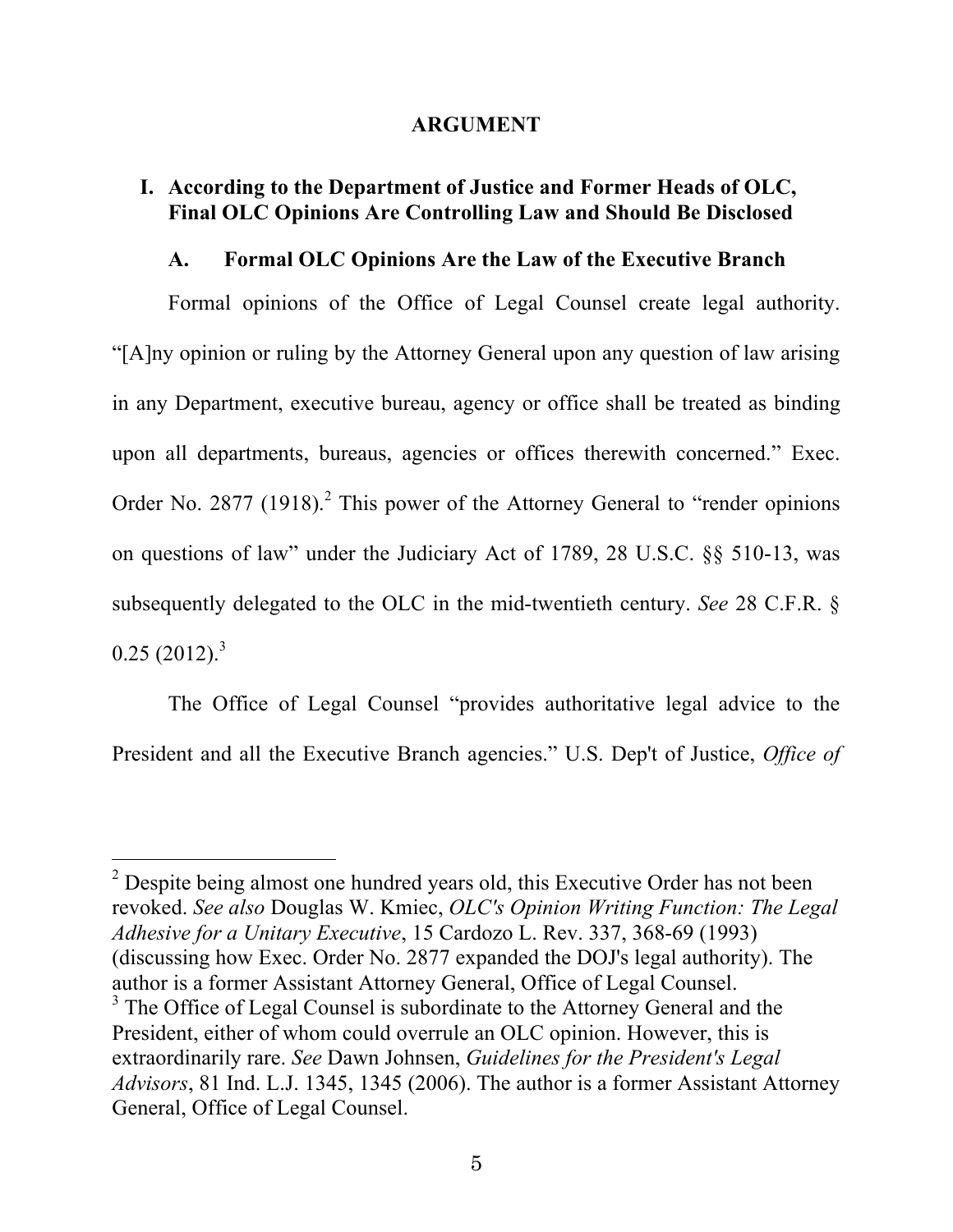Legal Counsel (March 2013).<sup>4</sup> The OLC drafts the legal opinions of the Attorney General, responds to Presidential inquiries, resolves legal disputes between agencies, and reviews the constitutionality of executive actions and pending legislation. "OLC's core function, pursuant to the Attorney General's delegation, is to provide *controlling* advice to Executive Branch officials on questions of law that are centrally important to the functioning of the Federal Government." Memorandum from David Barron, Acting Assistant Attorney Gen., Office of Legal Counsel, U.S. Dep't of Justice, for Attorneys of the Office 1 (July 16, 2010) (hereinafter "*OLC Best Practices*") (emphasis added). 5

 Executive agencies do not simply consult the OLC when they desire advice; agency legal counsels must operate "under the supervision and control" of the Department of Justice. Exec. Order No. 2877 (1918). When a legal dispute arises between two or more agencies, those agencies must seek adjudication from the OLC. Exec. Order No. 12,146 § 1-4, 3 C.F.R. § 409 (1979).

As explained by the OLC, formal opinions are more than merely advisory. These opinions can "constrain the Administration's or an agency's pursuit of desired practices" and "may effectively be the final word on controlling law." *OLC Best Practices* at 1. OLC opinions define the metes and bounds of lawful agency action. "The formality of the process and the product also allows the Office to

 $\frac{1}{4}$ http://www.justice.gov/olc.

<sup>5</sup> *Available at* http://www.justice.gov/olc/pdf/olc-legal-advice-opinions.pdf.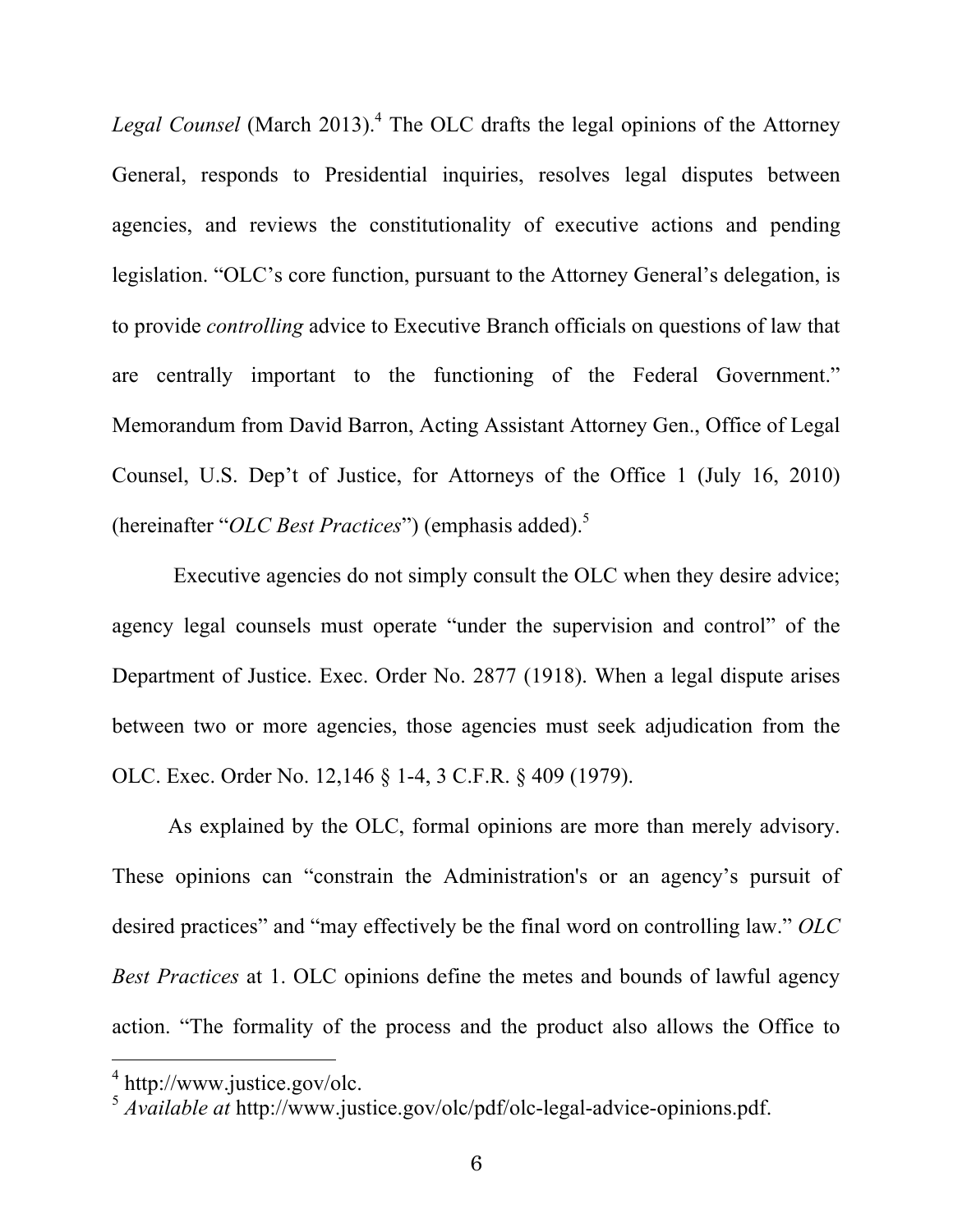appear to be more than simply another legal office within the government, but rather *the* oracle of executive branch legal interpretations." John O. McGinnis, *Models of the Opinion Function of the Attorney General: A Normative, Descriptive, and Historical Prolegomenon*, 15 Cardozo L. Rev. 375, 428 (1993) (emphasis in original). $<sup>6</sup>$ </sup>

The Office of Legal Counsel writes "quasi-judicial" opinions that serve as legal precedent. *See* Samuel A. Alito Jr., *Change in Continuity at the Office of Legal Counsel*, 15 Cardozo L. Rev. 507, 510-11 (1993). <sup>7</sup> Just like judicial opinions, previous OLC opinions are entitled to *stare decisis*. *See OLC Best Practices* at 2. OLC's legal opinions "cite executive branch precedents (including Attorney General and OLC opinions) as often as court opinions. . . . [T]hese executive branch precedents are 'law' for the executive branch even though they are never scrutinized or approved by courts." Jack Goldsmith, *The Terror Presidency* (2007).<sup>8</sup> Because "the vast majority" of Executive Branch legal issues never reach a court, the OLC is the administration's arbiter of the law. Randolph D. Moss, *Executive Branch Legal Interpretation: A Perspective from the Office of* 

 $\frac{1}{6}$  $6$  The author is a former Deputy Assistant Attorney General, Office of Legal Counsel.

<sup>&</sup>lt;sup>7</sup> Justice Alito is a former Deputy Assistant Attorney General, Office of Legal Counsel.

<sup>&</sup>lt;sup>8</sup> The author is a former Assistant Attorney General, Office of Legal Counsel.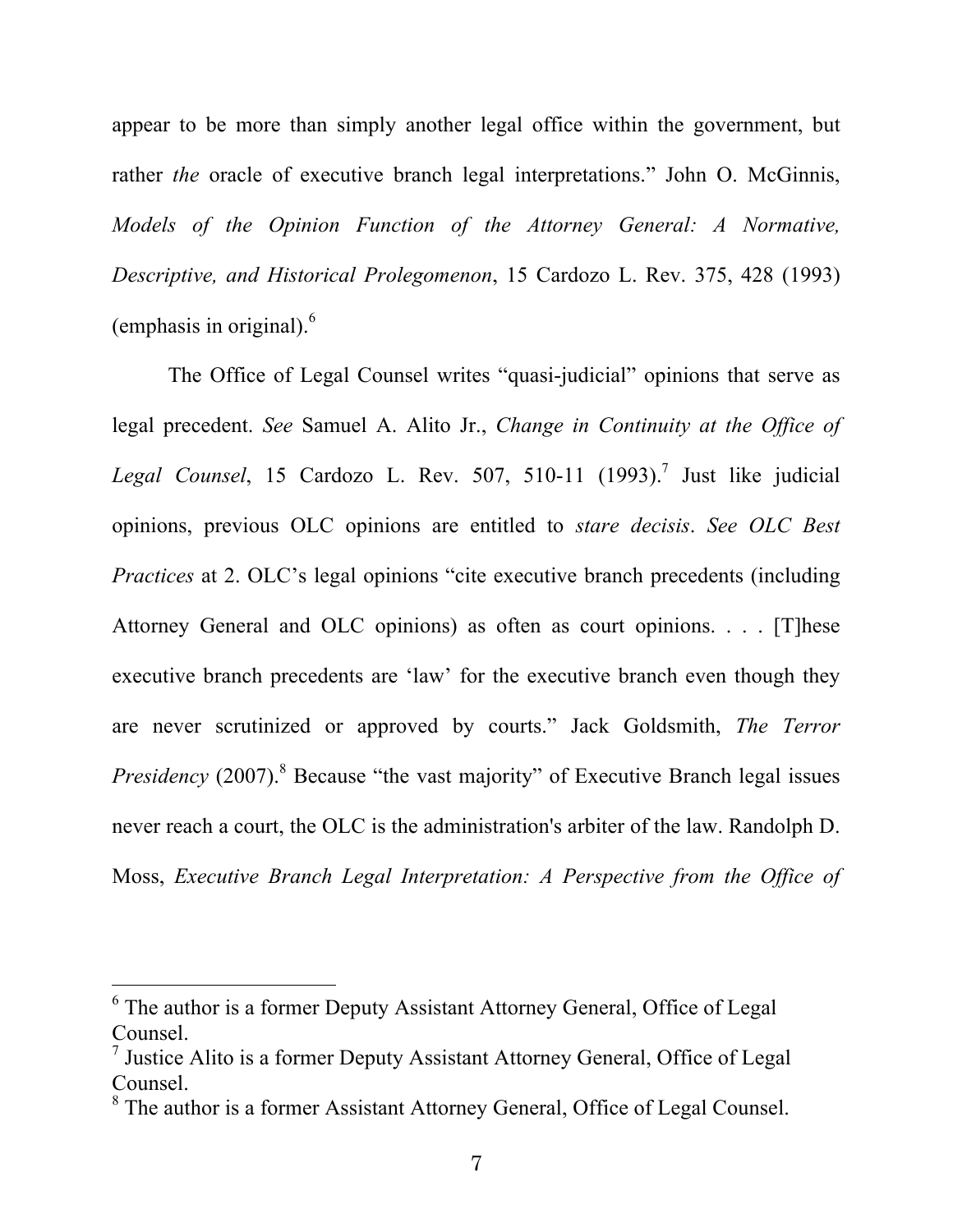*Legal Counsel*, 52 Admin. L. Rev. 1303 (2000). <sup>9</sup> "In these situations, the executive branch determines for itself what the law requires, and whether its actions are legal." Goldsmith at 32.

The bedrock principle that an OLC formal opinion is controlling law has a long history. In 1854, Attorney General Caleb Cushing established that the DOJ's duty to interpret the law "is quasi-judicial. [The Attorney General's] opinions officially define the law, in a multitude of cases, where his decision is in practice final and conclusive." Office and Duties of the Attorney General, 6 Op. Att'y Gen. 326, 334 (1854). In 1918, Executive Order No. 2877 enshrined this principle and generations of OLC lawyers have adhered to it. During the confirmation of the Virginia Seitz, the current head of OLC, twenty-five former OLC attorneys, spanning over thirty years and five presidential administrations, reiterated the authority of OLC's opinions: "OLC's principal function is to provide controlling advice to Executive Branch officials . . . [and its] determinations are often effectively the final word on the controlling law." Letter from Former OLC Attorneys to Sens. Patrick J. Leahy and Charles E. Grassley, U.S. Senate Committee on the Judiciary (March 15, 2011).<sup>10</sup> In 2004, nineteen former OLC

 <sup>9</sup> <sup>9</sup> The author is a former Assistant Attorney General, Office of Legal Counsel.

<sup>&</sup>lt;sup>10</sup> Reprinted in Confirmation Hearing on Donald B. Verrilli, Jr., of Connecticut, *Nominee to be Solicitor General of the United States; Virginia A. Seitz, of Virginia, Nominee to be Assistant Attorney General, Office of Legal Counsel, U.S. Department of Justice; and Denise E. O'Donnell, of New York, Nominee to be*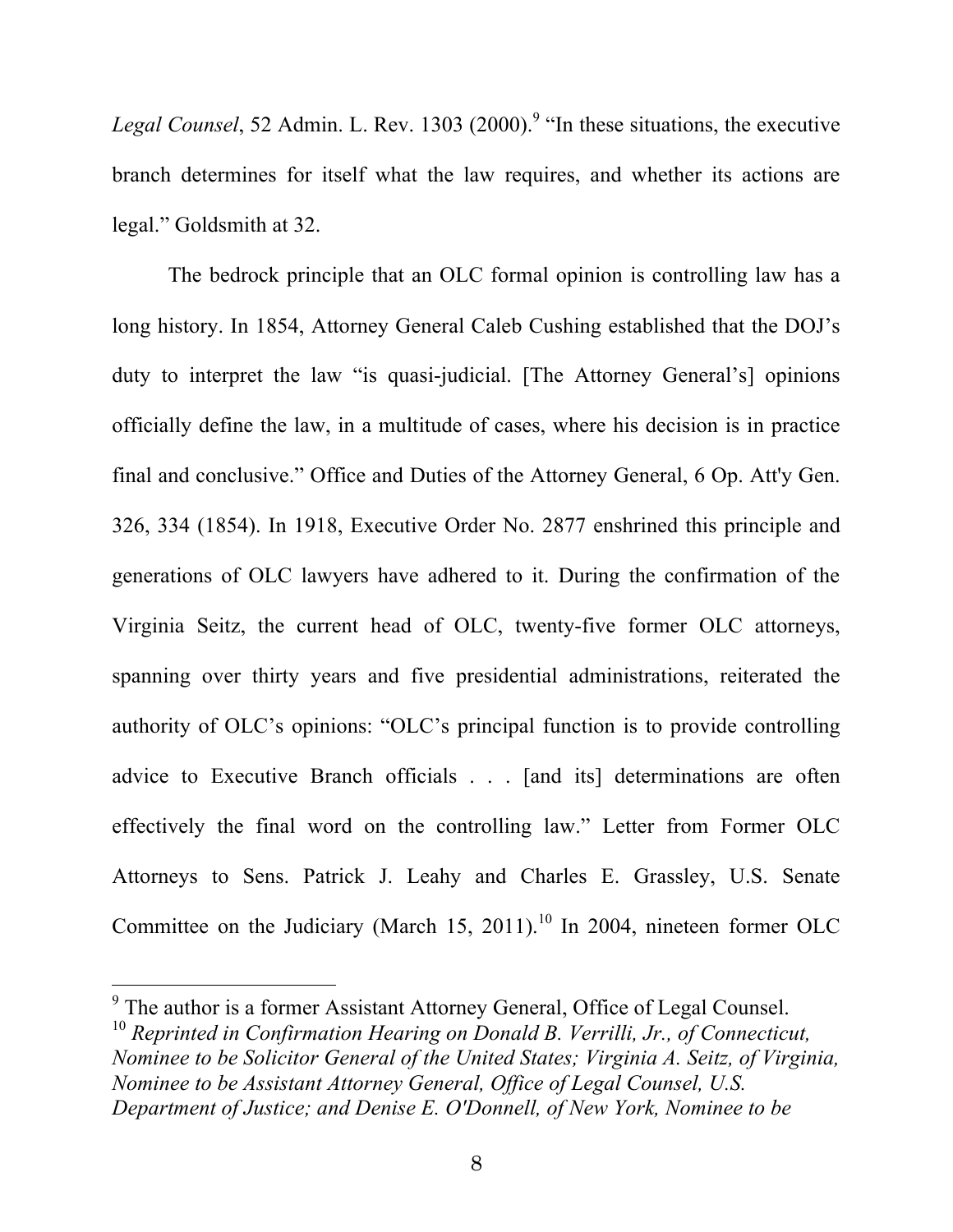attorneys, including four former Assistant Attorneys General, stated that "OLC's legal determinations are considered binding on the executive branch. . . . [This principle is] based in large part on the longstanding practices of the Attorney General and the Office of Legal Counsel, across time and administrations." *Principles to Guide the Office of Legal Counsel*, *reprinted in* 81 Ind. L.J. 1345, 1348 (2006) [hereinafter *OLC Principles*]. 11

An OLC opinion is not equivalent to an attorney-client communication or an agency deliberation. While the OLC also gives informal advice, "these activities are quite different from the task of writing formal opinions." Alito at 509. Theodore Olson, a former head of OLC, describes the Office as the "legal conscience" of the Executive Branch, where "[t]he assistant attorney general for OLC is, more often than not, cast in the role of judge rather than advocate." *Judge Wilkey and the Office of Legal Counsel*, 1985 BYU L. Rev. 607, 609 (1985). As former Assistant Attorney General Randolph Moss explains:

That role is distinct from that of the typical private attorney because, at least in practice, the Attorney General and the Office of Legal Counsel define, through their opinions, the meaning of the law for an

*Director, Bureau of Justice Assistance, U.S. Department of Justice: Hearing Before the S. Comm. on the Jud.*, 112th Cong. 448-51 (2011). The signatories of the letter include eight former heads of OLC from both Democratic and Republican administrations.

 $\overline{a}$ 

 $11$  The authors of this memo include four former Assistant Attorneys General: Walter E. Dellinger, Dawn Johnsen, Randolph Moss, and Christopher Schroeder. Future Assistant Attorney General David Barron was also an author.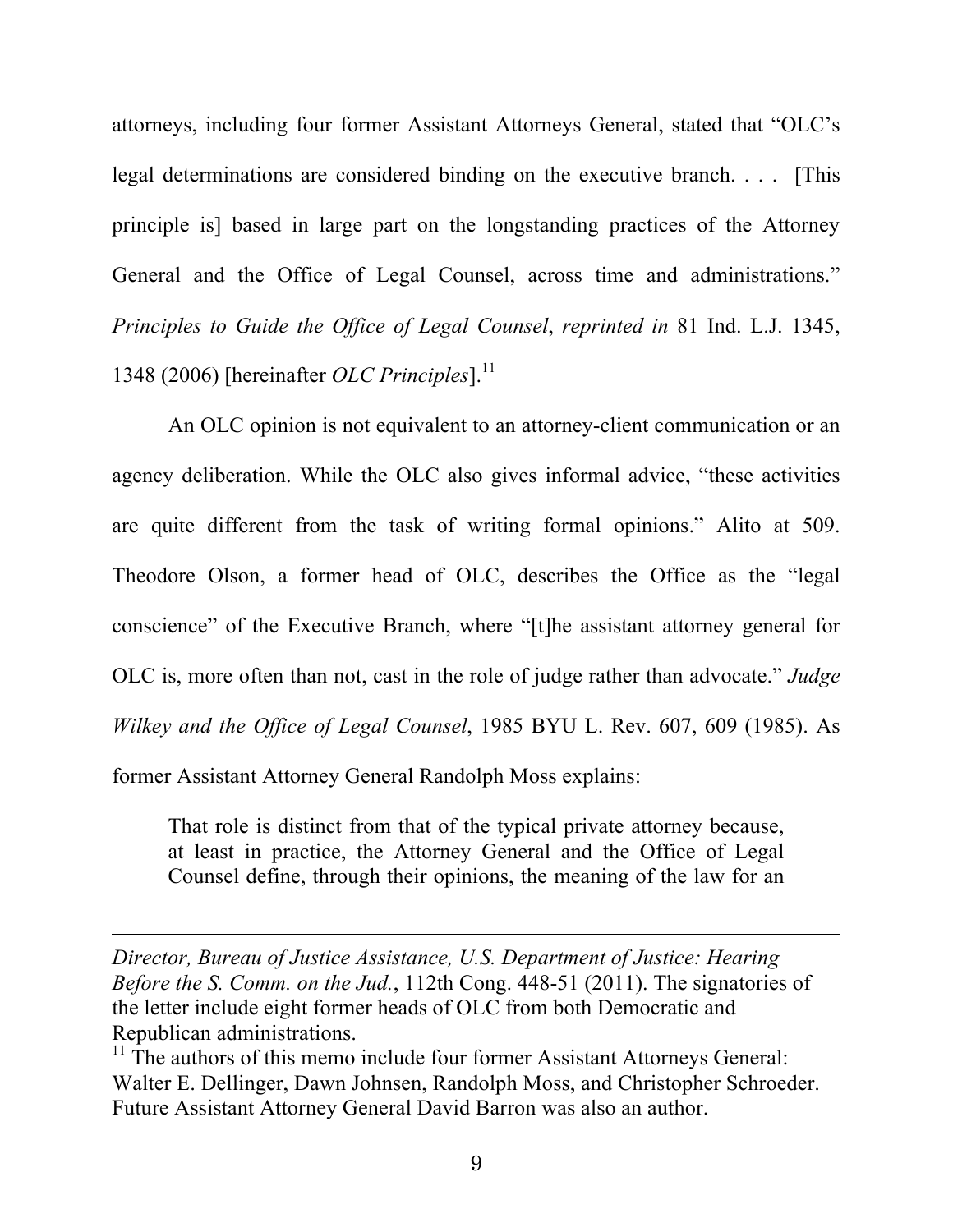entire branch of government, and that branch of government has an obligation to get the law right.

*Executive Branch Legal Interpretation: A Perspective from the Office of Legal Counsel*, 52 Admin. L. Rev. 1303, 1321 (2000). When the OLC enshrines "controlling legal advice" in a formal written opinion it provides "its best understanding of what the law requires − not simply an advocate's defense." *OLC Best Practices* at 1.

The Office of Legal Counsel is the legal adjudicator of the Executive Branch. When it writes a formal opinion, that legal document binds the actions of every executive agency and serves as precedent for future OLC opinions. That opinion alters the rights and responsibilities of both government officials and private citizens. It is the law of the United States government.

## **B. Current OLC Policy and Past Heads of OLC Recommend Public Release of OLC Memos**

The OLC routinely publishes many of its formal opinions. Because they are the law of the Executive Branch, disclosure of these opinions is necessary to inform the public, the Congress, and other Executive Branch agencies as to their rights and responsibilities. The OLC "operates from the presumption that it should make its significant opinions fully and promptly available to the public." *OLC Best Practices* at 5. OLC's best practices stem from Executive Order No. 12,146, which encourages agencies to make their legal opinions and policies "available for public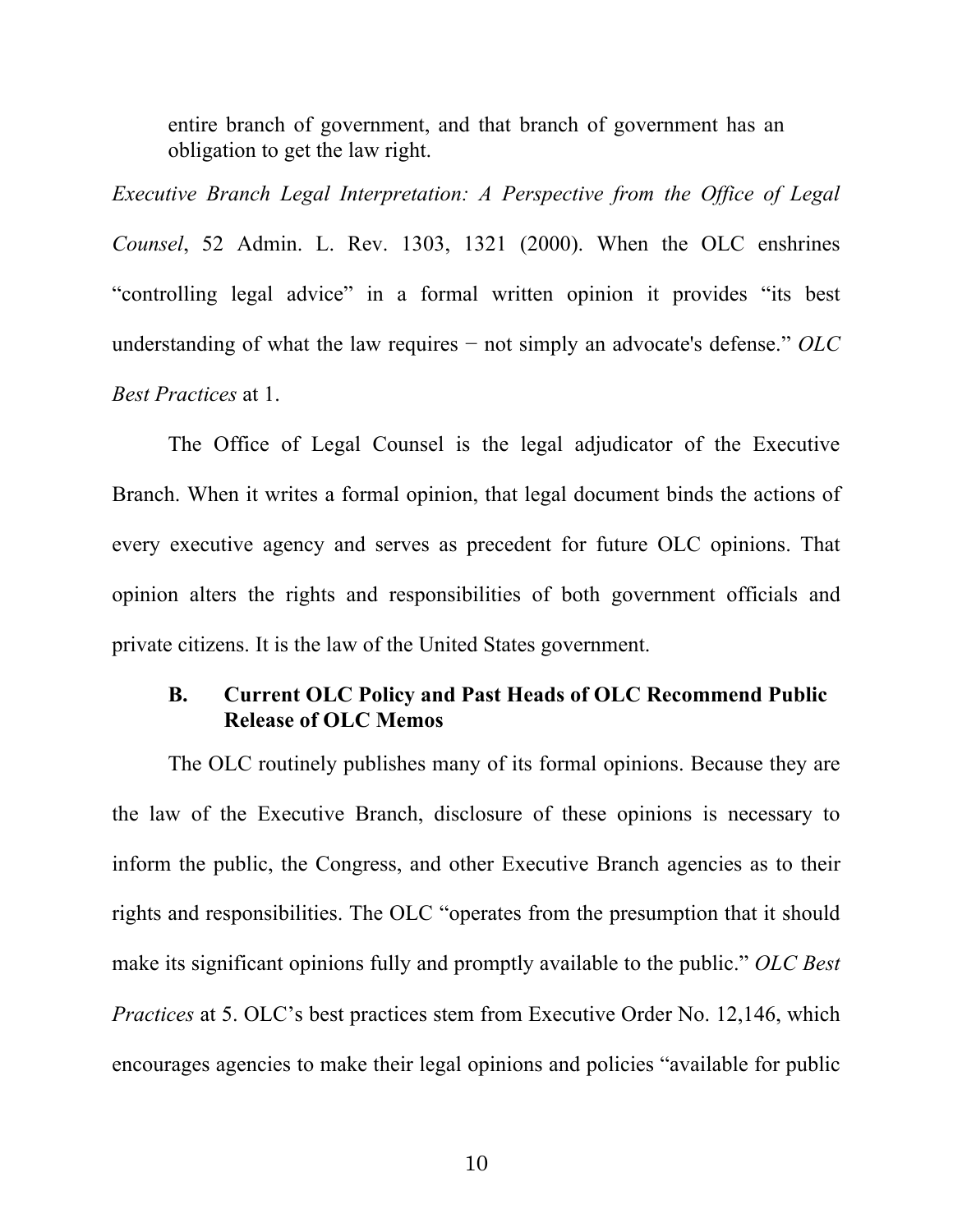inspection." Exec. Order No. 12,146 § 1-501, 44 FR 42657 (1979); *see also OLC Best Practices* at 5. The publication of formal OLC opinions "furthers the interests of Executive Branch transparency, thereby contributing to accountability and effective government, and promoting public confidence in the legality of government action." *OLC Best Practices* at 5. Indeed, according to OLC's policies it is especially important to publish opinions "so that the public can be assured that Executive action is based on sound legal judgment and in furtherance of the President's obligation to take care that the laws, including the Constitution, are faithfully executed." *Id*.

Past leaders of OLC support the publication of formal opinions, particularly those that define the scope of executive power: "OLC should follow a presumption in favor of timely publication of its written legal opinions. Such disclosure helps to ensure executive branch adherence to the rule of law and guard against excessive claims of executive authority. Transparency also promotes confidence in the lawfulness of governmental action." *OLC Principles* at 1352. Former Assistant Attorney General Dawn Johnsen adds that the publication of OLC formal opinions promotes high-quality, principled legal analysis, while helping to explain a President's constitutional views. "Public disclosure is especially warranted when the executive branch takes official action premised on independent constitutional views, rather than application of judicial precedent." *Functional Departmentalism*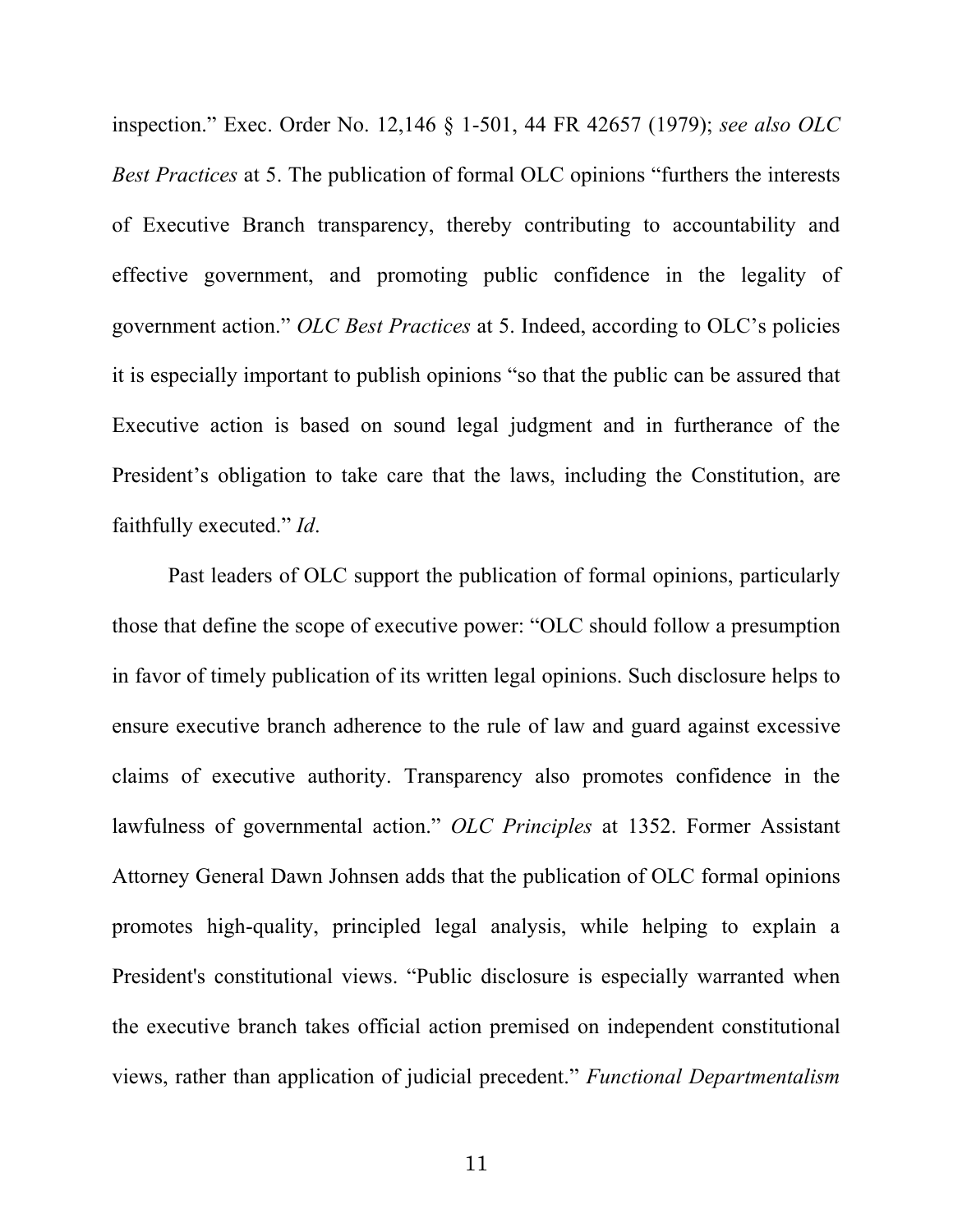*and Nonjudicial Interpretation: Who Determines Constitutional Meaning?*, 67 L. & Contemp. Probs. 105, 131-32 (2004).

Publication reinforces the integrity of OLC as an institution and helps to ensure that government acts lawfully. When it discloses the details of its opinions, OLC prevents administration officials from overstepping the bounds of legality and subsequently using OLC as a shield. A published OLC opinion preempts an official "from stripping a carefully nuanced opinion of all its subtleties and thereby reducing it to the simplistic conclusion that 'OLC says we can do it.'" Harold Hongju Koh, *Protecting the Office of Legal Counsel from Itself*, 15 Cardozo L. Rev. 513, 517 (1993).<sup>12</sup> Publication of the Office's legal rationale can also assuage a public or Congress leery of a change in administration policy. "[A]ttack the problem of opacity by ensuring prompt and full publication of OLC opinions, particularly those that either wholly or partially overrule past published OLC opinions." *Id*. at 523.

# **II. Secret Law is Antithetical to the Democratic Principles of Republican Government and Separation of Powers**

In a republic the government is an agent of the people, appointed by the people in a democratic process to govern as their representative and in accordance with the people's wishes and interests. When the government conceals the law from the people, it undermines its own authority by inhibiting its accountability to

<sup>&</sup>lt;sup>12</sup> The author is a former Attorney Advisor, Office of Legal Counsel.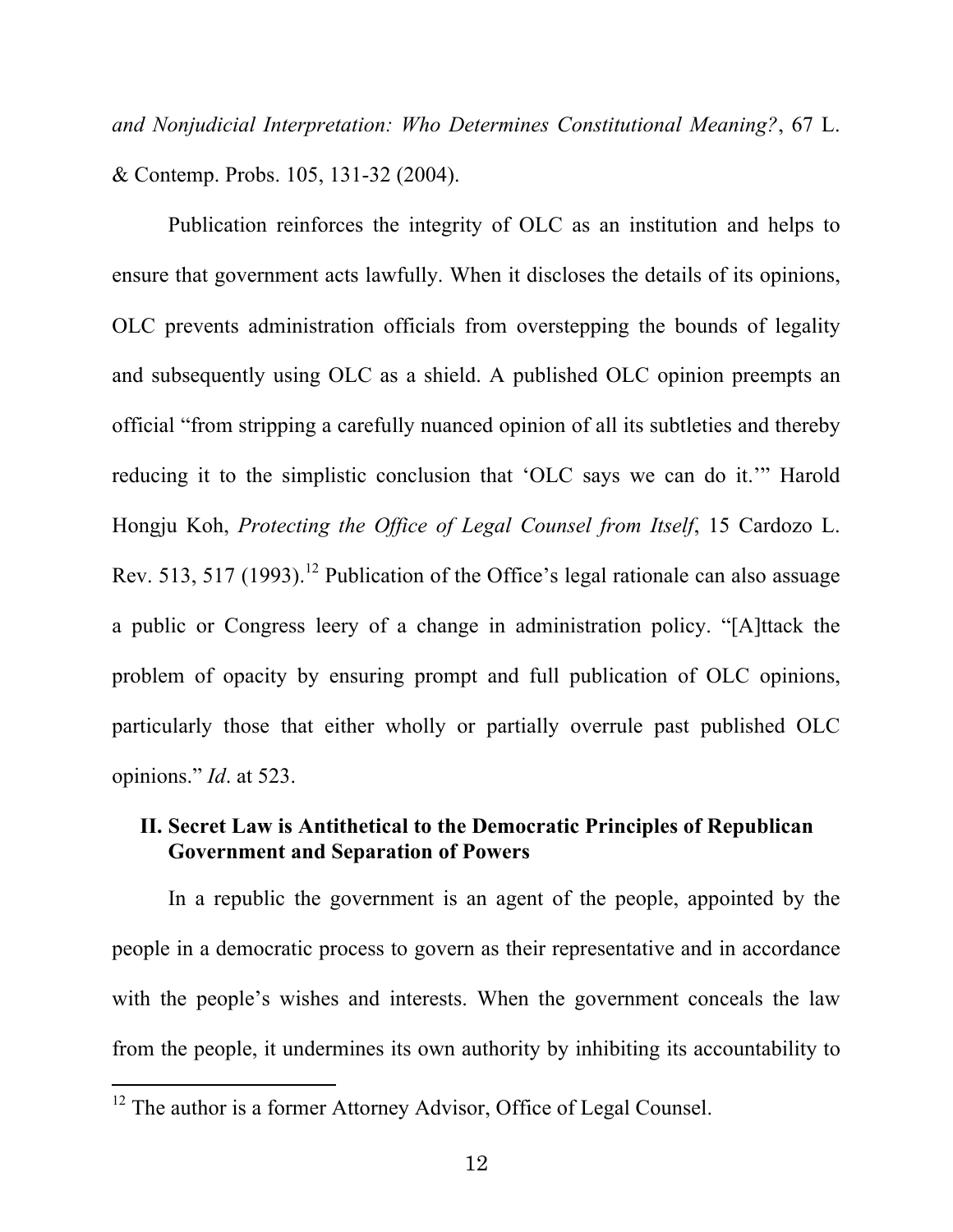the electorate. "All actions relating to the right of other men are unjust if their maxim is not consistent with publicity." Immanuel Kant, *Perpetual Peace*, app. II, para. 2 (1795). Secret law does not just subvert the public's ability to hold its representatives accountable, it undercuts the very legitimacy of the law itself. Promulgation of the law is a central requirement of democracy; the failure to promulgate results in a "fail[ure] to make law." Lon L. Fuller, *The Morality of Law* 43-44 (1964).

The Framers understood that the legitimacy of the government depended on the people's knowledge of the government's actions. "A popular Government, without popular information, or the means of acquiring it, is but a Prologue to a Farce or a Tragedy; or perhaps, both. Knowledge will forever govern ignorance: And a people who mean to be their own Governors, must arm themselves with the power which knowledge gives." Letter from James Madison to W.T. Barry (Aug. 4, 1822), in *The Writings of James Madison* vol. 9 (Gaillard Hunt ed. 1910). To this end, the drafters of the Constitution inserted the Journal Clause to keep the people informed of the laws Congress enacts. U.S. Const., art. I, sec. 5, cl. 3.<sup>13</sup> As Justice Story explains:

<sup>&</sup>lt;sup>13</sup> "Each House shall keep a Journal of its Proceedings, and from time to time publish the same, excepting such Parts as may in their Judgment require Secrecy; and the Yeas and Nays of the Members of either House on any question shall, at the Desire of one fifth of those Present, be entered on the Journal."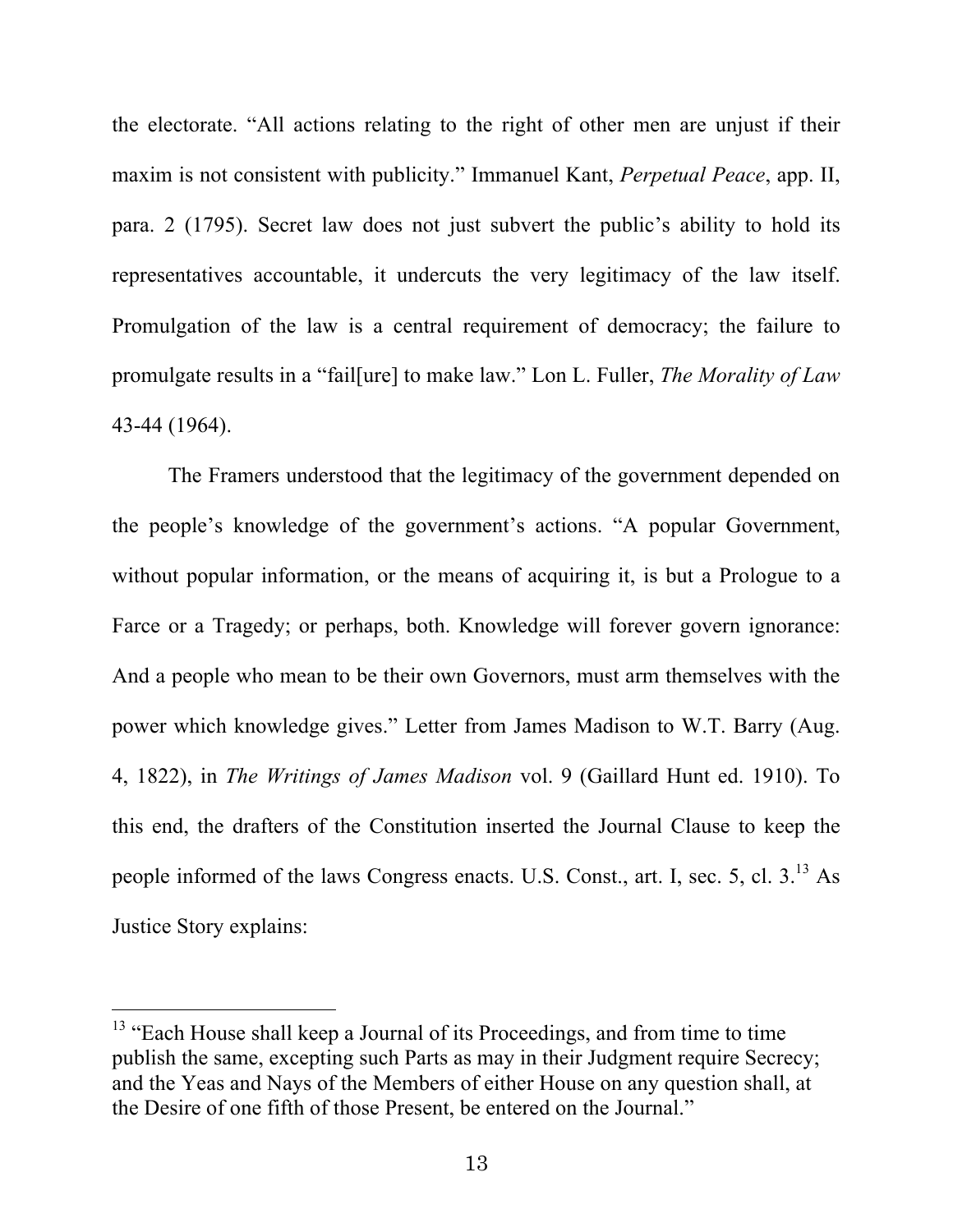The object of the whole clause is to insure publicity to the proceedings of the legislatures, and a correspondent responsibility of the members to their respective constituents. And it is founded on sound policy and deep political foresight. Intrigue and cabal are thus deprived of some of their main resources, by plotting and devising measures in secrecy.

Joseph Story, *Commentaries on the Constitution of the United States*, vol. II, § 840  $(1833)$ .<sup>14</sup> Constitutional and common law doctrines dating back to the Magna Carta are predicated on the notion that "[t]hat a law may be obeyed, it is necessary that it should be known; that it may be known, it is necessary that it be promulgated." Jeremy Bentham, *Of Promulgation of the Laws*, *in* The Complete Works, vol. I (J. Bowring ed. 1843).

The prohibition on secret law is not simply an Enlightenment ideal, but a modern legal imperative as well. "The idea of secret laws is repugnant. People cannot comply with laws the existence of which is concealed." *Torres v. I.N.S.*, 144 F.3d 472, 474 (7th Cir. 1998) (opinion by Posner, J.). Government accountability is especially important in the national security context in order to prevent executive overreach and preserve constitutional rights. "If civil rights are to be curtailed during wartime, it must be done openly and democratically . . ." *Hamdi v. Rumsfeld*, 542 U.S. 407, 578 (2004) (Scalia, J., dissenting). While there may be a need to classify facts, operations, techniques, or capabilities related to national security, these are not laws. Among all products of government, the law is

 $14$  Had the administrative state existed in the 18th century, no doubt the Framers would have called for the publication of administrative law as well.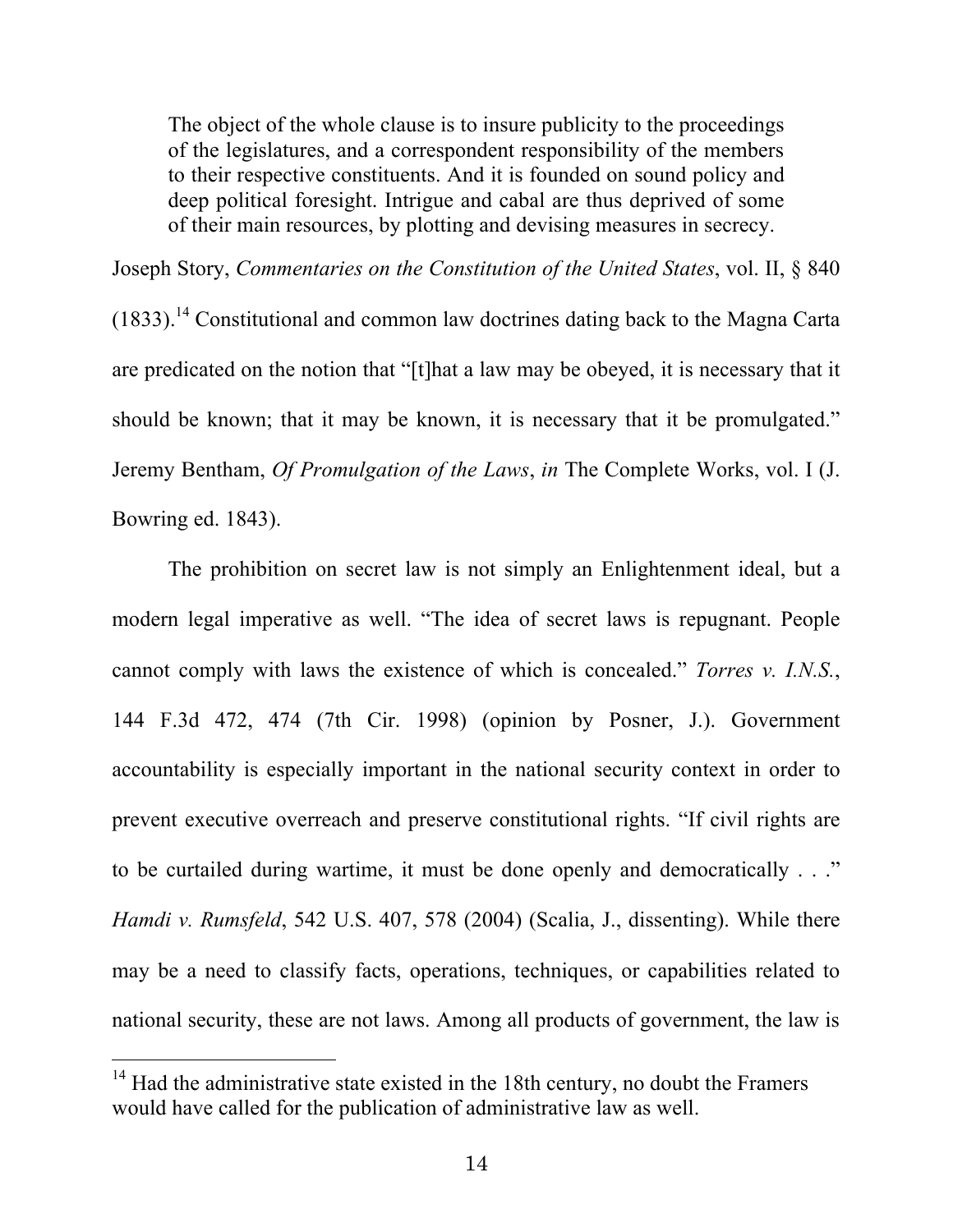unique and supreme. It is the voice of the people. Secret law undermines our system of checks and balances by disabling the democratic oversight by which the public governs its government.

#### **III. The FOIA Does Not Allow for Secret Law**

The Freedom of Information Act does not permit the withholding of legal authority. The purpose of the FOIA is to make known the actions of government so that they can be properly scrutinized. No action is greater than the ability to create legal authority. "FOIA is often explained as a means for citizens to know 'what the Government is up to.' This phrase should not be dismissed as a convenient formalism. It defines a structural necessity in a real democracy." *Nat'l Archives & Records Admin. v. Favish*, 541 U.S. 157, 171-72 (2004) (internal citation omitted).

# **A. FOIA Exemption 5 Safeguards Deliberative Communications, Not Legal Authority**

Exemption 5 protects "inter-agency or intra-agency memorandums or letters which would not be available by law to a party other than an agency in litigation with the agency." 5 U.S.C.  $\S$  552(b)(5) (2000). By differentiating the agency's working process from the agency's final product, Exemption 5 allows agencies to engage in robust and candid discussion while ensuring that the outcomes produced are available to the public.

Formal OLC opinions, as binding law of the Executive Branch, cannot be withheld in their entirety under Exemption 5. Appellants argue, and *amici* agree,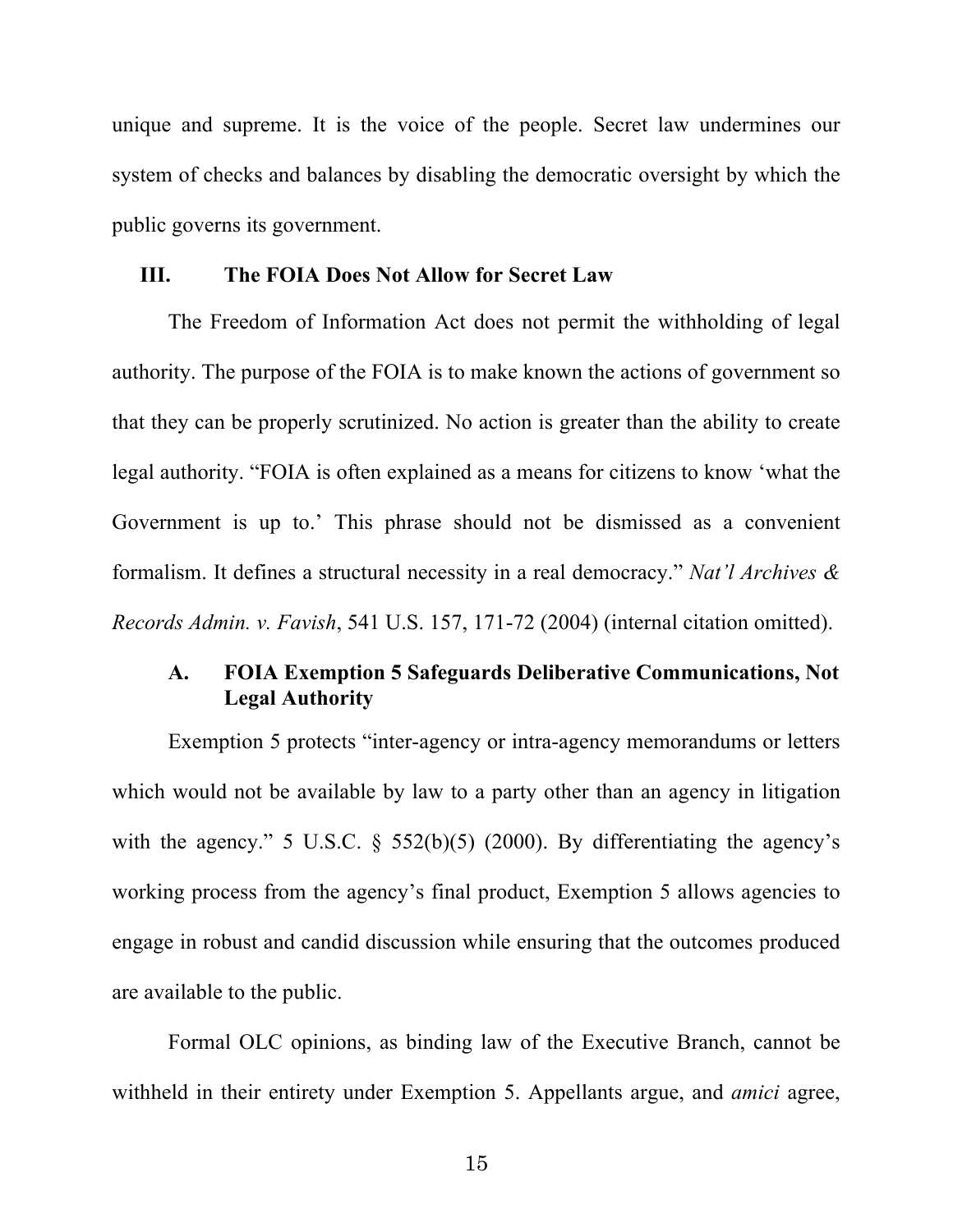that when an agency's legal analysis has been adopted as the Government's legal position it must be disclosed in response to FOIA requests. Br. of Appellant N.Y. Times at 45-49; Br. of Appellant ACLU at 51-55. *See Brennan Center for Justice at N.Y. Univ. Sch. Of Law v. DOJ*, 697 F.3d 184, 194-95 (2d Cir. 2012). In some circumstances, doctrines of waiver, incorporation, and adoption may be used to establish whether an agency's particular statutory interpretation has become law. However, since formal OLC opinions are by definition the law of the Executive Branch, and not predecisional interpretations, the court need not determine whether the Justice Department "incorporated" or "adopted" them. "[A]n agency will not be permitted to develop a body of 'secret law,' used by it in the discharge of its regulatory duties and in its dealings with the public, but hidden behind a veil of privilege because it is not designated as 'formal,' 'binding,' or 'final.'" *Coastal States Gas Corp. v. Dep't of Energy*, 617 F.2d 854, 867 (D.C. Cir. 1980). Because the very nature of OLC opinions is "formal," "binding," and "final," these documents are not deliberative or predecisional. Once a legal analysis "becomes agency law, the agency is then responsible for defending that policy" and it must be disclosed. *Nat'l Council of La Raza v. DOJ*, 411 F.3d 350, 360-61 (2d. Cir. 2005).

Exemption 5 "represents a strong congressional aversion to 'secret (agency) law,' and an affirmative congressional purpose to require disclosure of documents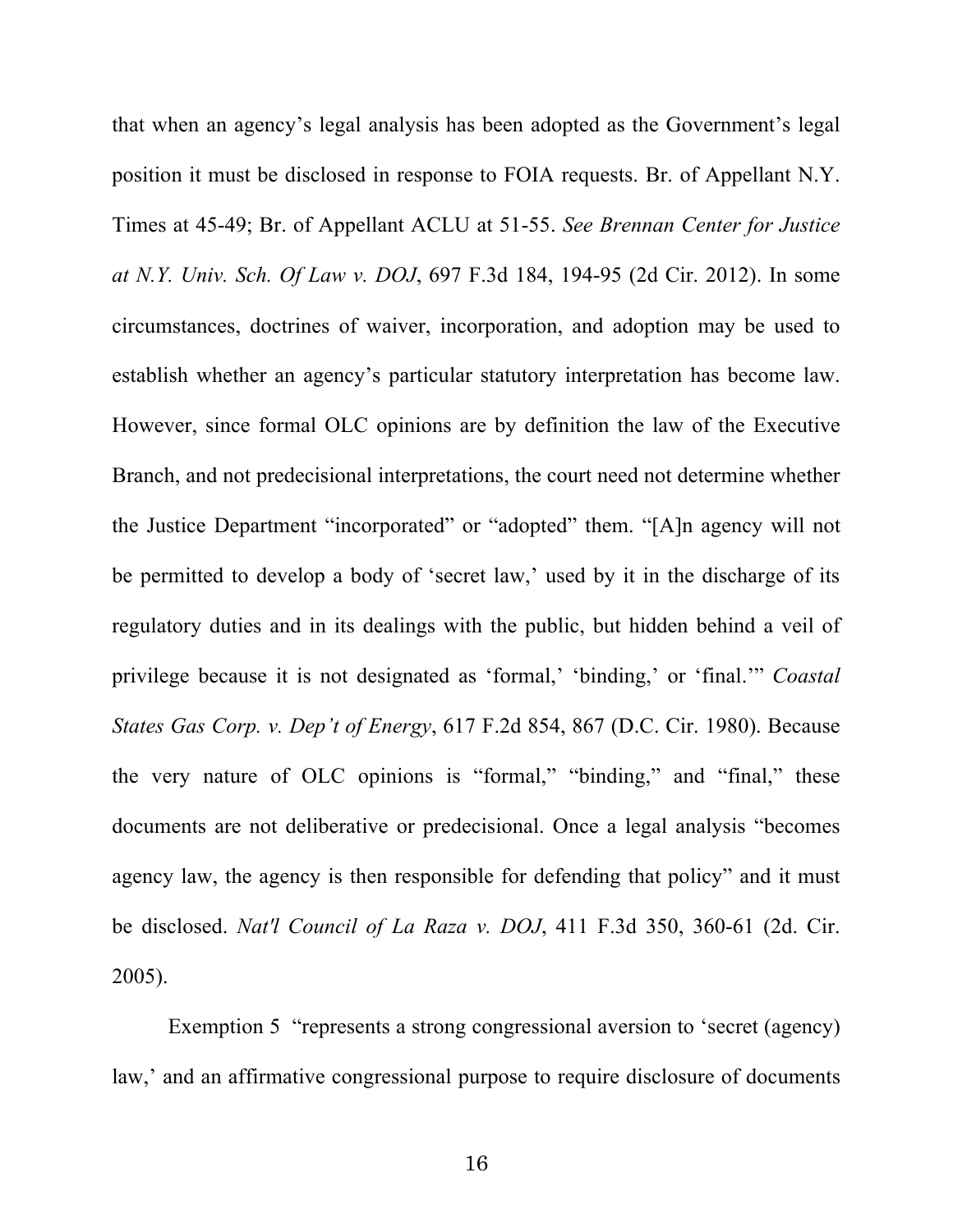which have 'the force and effect of law.'" *NLRB v. Sears, Roebuck & Co.*, 421 U.S. 132, 153 (1975) (internal citations omitted). Consequently, Exemption 5 does not allow the withholding of orders, decisions, interpretations, instructions, regulations, binding law, or guidelines that have precedential weight or affect the public. *See, e.g. Public Citizen v. OMB*, 598 F.3d 865, 872 (D.C. Cir. 2009); *Tax Analysts v. IRS*, 117 F.3d 607 (D.C. Cir. 1997) ("[T]he public can only be enlightened by knowing what the [agency] believes the law to be"). Similarly, the an agency may not withhold a document that "sets forth or clarifies an agency's substantive or procedural law," due to the risk of that document becoming "secret law." *Caplan v. ATF*, 587 F.2d 544, 548 (2d Cir. 1978).

Disclosure of formal OLC opinions will not harm the deliberative interests protected by Exemption 5. While it is asserted that publication of OLC memos will "chill" the deliberative process, this assertion is groundless for three reasons. First, statutory law and executive orders require agencies to consult with OLC who then issues opinions; OLC written opinions are not informal advice. Second, OLC routinely publishes its opinions on matters both mundane and controversial. A change in administration can result in the publication of even the most sensitive OLC opinions. Officials contacting OLC have no guarantee that their consultations will remain confidential. Third, and most importantly, when OLC writes a formal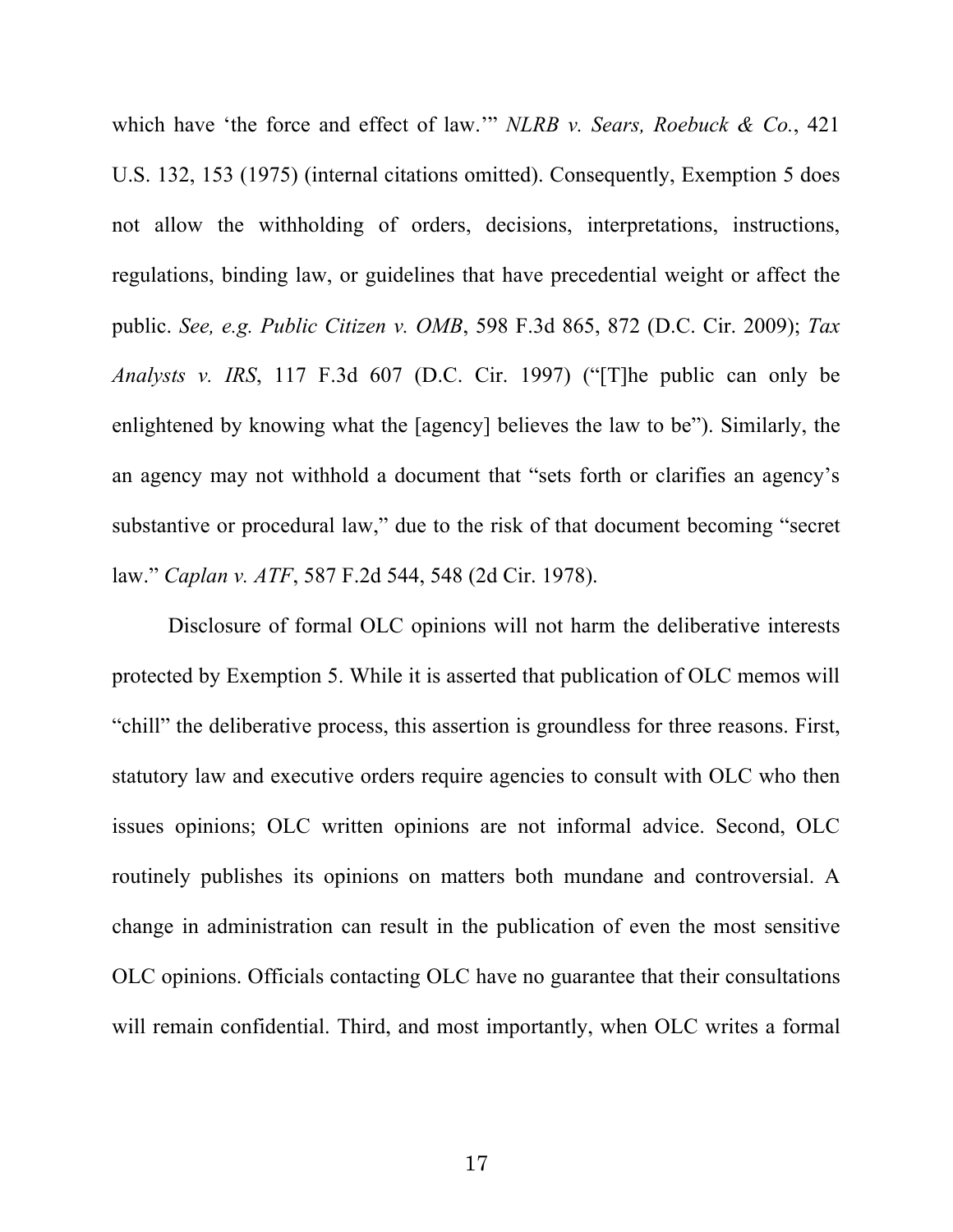opinion, that document is not deliberative or predecisional. That document is a decision and law of the Executive Branch.

#### **B. FOIA Exemption 1 Protects National Security, Not Secret Law**

FOIA Exemption 1 allows agencies to withhold "properly classified information." 5 U.S.C. § 552(b)(1). Executive Order 13,526 defines what information can be properly classified. Exec. Order No. 13,526, 3 C.F.R. § 298 (2009). In order to be classifiable, withheld information must pose an identifiable, describable, and reasonable threat to national security. *Id*. §1.1. In addition, the information must fall into one of the enumerated categories. *Id*. § 1.4. Information that reveals illegality or is merely embarrassing cannot be classified. *Id*. §1.7 If materials cannot meet these requirements they cannot be classified, cannot be withheld under Exemption 1, and must be disclosed under the FOIA.

While OLC opinions may contain particular properly classified terms and references, the opinion *in toto* cannot meet the requirements of either Section 1.1 or Section 1.4, and therefore cannot withheld in their entirety under Exemption 1. The FOIA makes clear that agencies are obligated to segregate information that the agency seeks to withhold from that information that must be disclosed to the requester. "[N]on-exempt portions of a document must be disclosed unless they are inextricably intertwined with exempt portions." *Mead Data Central v. U.S. Dep't of Air Force*, 566 F.2d 242, 260 (D.C. Cir. 1977). *See also Inner City Press/Cmty.*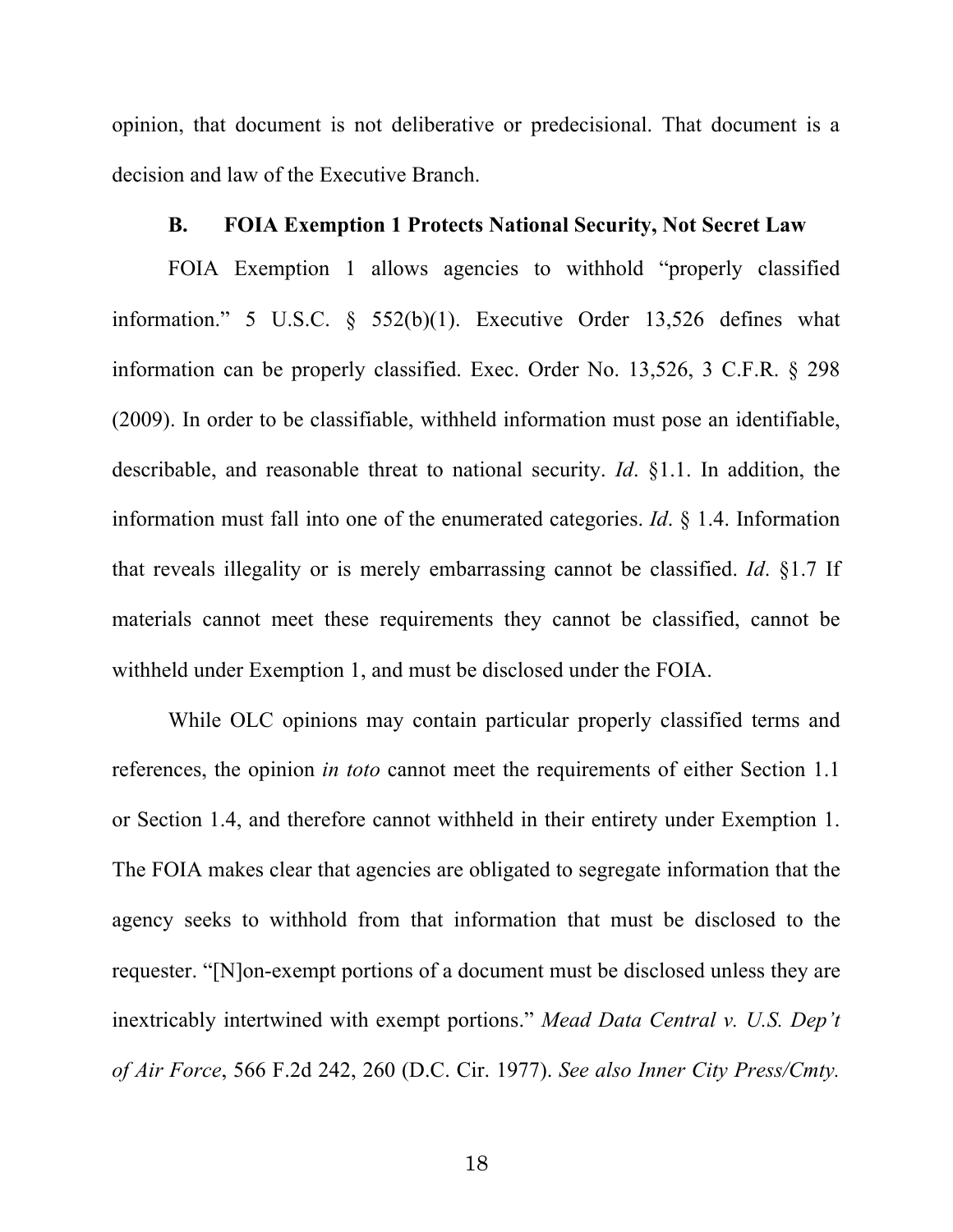*on the Move v. Bd. of Governors of the Fed. Reserve Sys.*, 463 F.3d 239, 249 n.10 (2d. Cir. 2006).

Under Section 1.1, the original classification authority must be "able to identify or describe" the damage to national security reasonably "expected to result" from the unauthorized disclosure of classified information. Exec. Order No. 13,526 §1.1(a)(4). A formal OLC opinion contains distinct pieces of information routinely contained in legal articles, judicial opinions, congressional reports, and other executive branch materials without harm to national security (*e.g.* legal citations, summaries of cases, analysis of prior legal authorities, and logical argumentation). There is nothing special about a discussion of *The Prize Cases* in an OLC opinion<sup>15</sup> versus a journal article<sup>16</sup> as far as national security is concerned. Furthermore, the Executive Order dictates that "[i]f there is significant doubt about the need to classify information, it shall not be classified." Exec. Order No. 13,526 §1.1(b). A legal analysis from OLC, divorced from properly classifiable facts, poses no more threat than a national security law casebook.

<sup>&</sup>lt;sup>15</sup> See Memorandum from John C. Yoo, Deputy Assistant Attorney Gen., Office of Legal Counsel, U.S. Dep't of Justice, for the Deputy Counsel to The President (Sept. 25, 2001) (discussing *The Prize Cases* in the context of executive authority to conduct military operations against terrorists and nations supporting them). <sup>16</sup> *See, e.g.,* Louis Fisher, *Basic Principles of the War Power*, 5 J. Nat'l Sec. L. & Pol'y 319 (2011) (criticizing John Yoo's reliance on the "sole organ doctrine" and offering a different interpretation of *The Prize Cases*).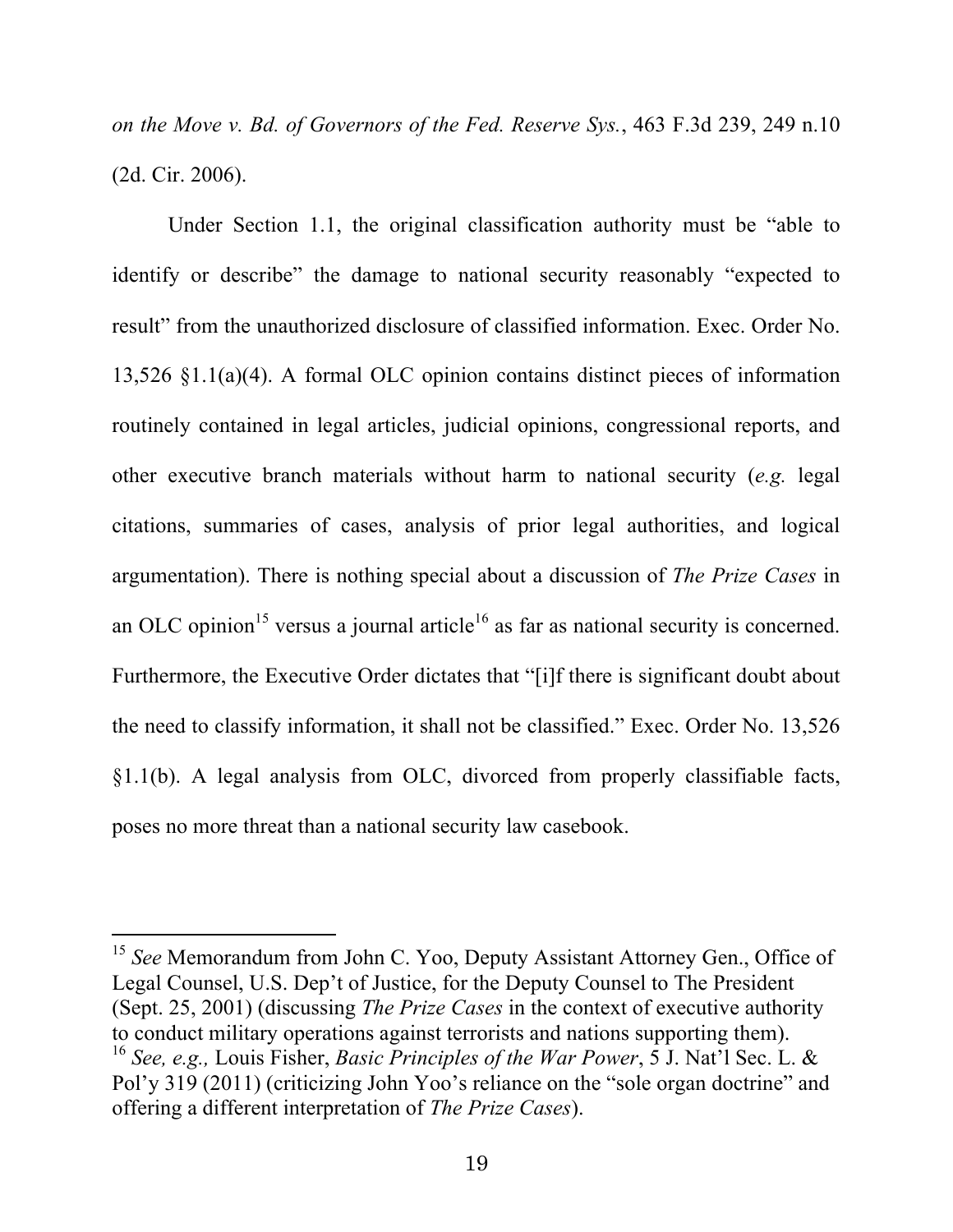Formal OLC opinions are declarations of what is and is not legal in the United States. A legal analysis itself does not endanger the national security, and creating a universe of "secret law" only serves to damage, rather than to protect, the nation. *See* Jeffrey Rosen, *Conscience of a Conservative*, N.Y. Times Magazine, Sept. 9, 2007, at 40, 42, 45. Congress and the President have both considered the importance of secrecy for certain national security information, yet neither included "legal analysis" in the FOIA or Executive Order when defining the scope of permissible agency classifications and withholdings. To the contrary, Congress specified that judges applying the FOIA would determine whether a record had been "properly classified." 5 U.S.C. § 552(b)(1).

Agencies must segregate and disclose all materials that are not "inextricably intertwined" with properly classified information. *Mead* 566 F.2d at 260. All nonclassifiable information in a document, even a handful of interspersed sentences, must be segregated and disclosed. *See*, *e.g.*, Memorandum from John C. Yoo, Deputy Assistant Attorney Gen., Office of Legal Counsel, U.S. Dep't of Justice, for the Deputy Counsel to the President (Sept. 25, 2001). The withholding of information that threatens national security is an exception to the general rule of disclosure. Facts may threaten national security. But a reasonably segregated legal analysis or statement of law does not.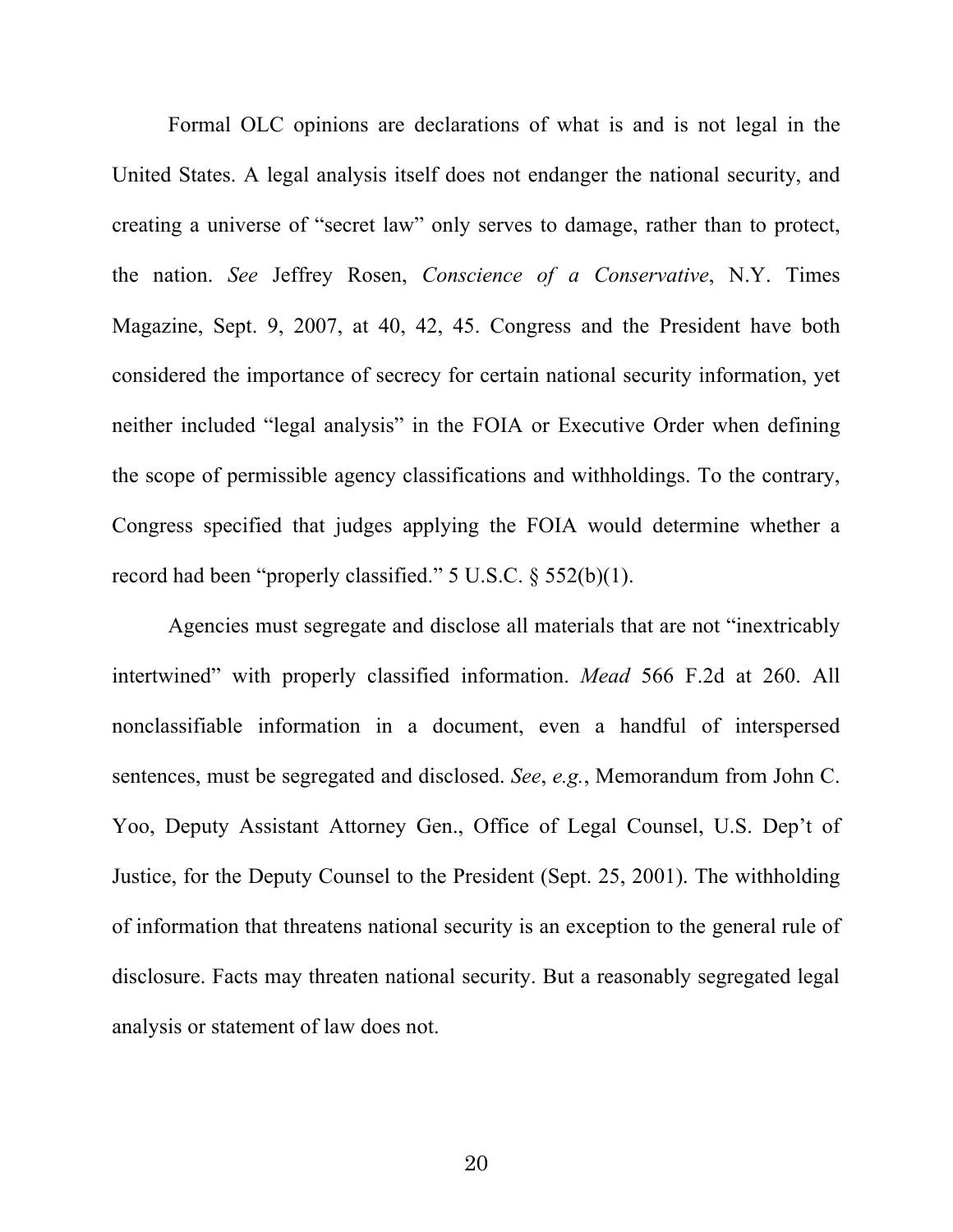# **IV. The Disclosure of OLC Opinions Promotes Public Debate**

# **A. The Purpose of the FOIA Is to Promote Government Transparency and Accountability, a Priority of the Current Administration**

Congress enacted the FOIA to establish a presumption of agency disclosure and to facilitate transparency in government. The President has expressed clear support for these goals. The day after his first inauguration, President Obama announced his commitment to open government.

My Administration is committed to creating an unprecedented level of openness in Government. We will work together to ensure the public trust and establish a system of transparency, public participation, and collaboration. Openness will strengthen our democracy and promote efficiency and effectiveness in Government."

Memorandum on Transparency and Open Government, 2009 Daily Comp. Pres. Doc. 10 (Jan. 21, 2009).<sup>17</sup> "We will achieve our goal of making this administration the most open and transparent administration in history not only by opening the doors of the White House to more Americans, but by shining a light on the business conducted inside it." Statement from the President on the First Time Disclosure Policy for White House Visitor Logs (Sept. 4, 2009).<sup>18</sup>

Attorney General Eric Holder issued new guidelines establishing a "presumption of openness" governing federal records. "The Freedom of

 <sup>17</sup> *Available at*

http://www.whitehouse.gov/the\_press\_office/TransparencyandOpenGovernment. <sup>18</sup> *Available at http://www.whitehouse.gov/the\_press\_office/Statement-from-the-*President-on-the-First-Time-Disclosure-Policy-for-White-House-Visitor-Logs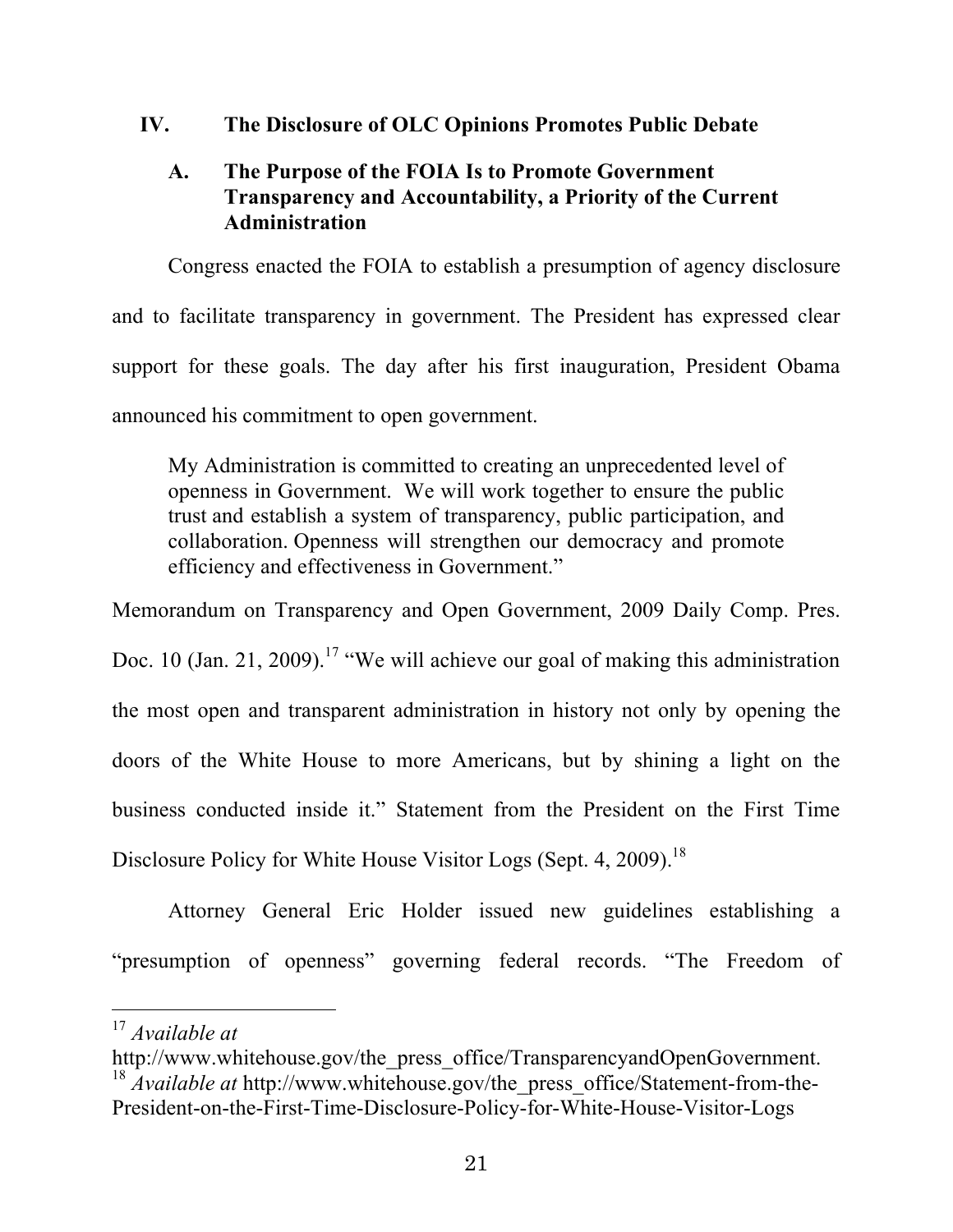Information Act (FOIA), 5 U.S.C. § 552, reflects our fundamental commitment to open government. This memorandum is meant to underscore that commitment and to ensure it is realized in practice." Memorandum from Attorney General Eric Holder for Heads of Executive Departments and Agencies (Mar. 19, 2009).<sup>19</sup> Congress likewise expressed renewed support for open government. Senator Patrick Leahy, Chairman of the Senate Judiciary Committee, stated that the Committee "will continue to do its part to advance freedom of information, so that the right to know is preserved for future generations." *Advancing Freedom of Information in the New Era of Responsibility: Hearing Before the S. Comm. on the Judiciary*, 111th Cong. 66 (2009) (Statement of Sen. Patrick Leahy, Chairman, Committee on the Judiciary).

Just two months ago, in the State of the Union address, the President reiterated his commitment to transparency and accountability in executive decision making – specifically on the issue of targeted killing.

I recognize that in our democracy, no one should just take my word that we're doing things the right way. So, in the months ahead, I will continue to engage with Congress to ensure not only that our targeting, detention, and prosecution of terrorists remains consistent with our laws and system of checks and balances, but that our efforts are even more transparent to the American people and to the world.

 <sup>19</sup> *Available at* http://www.justice.gov/ag/foia-memo-march2009.pdf.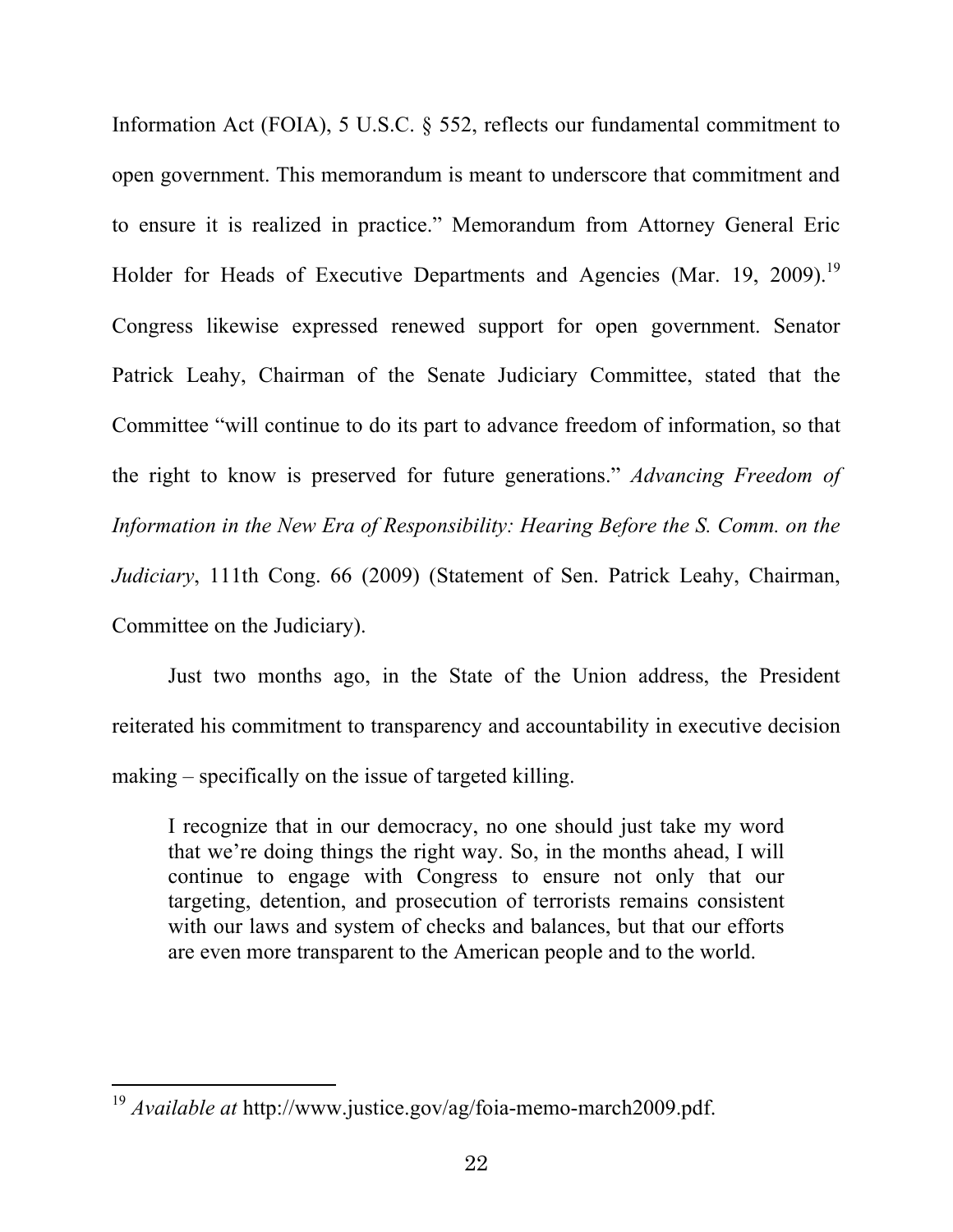Address Before a Joint Session of Congress on the State of the Union, 2013 Daily Comp. Pres. Doc. 90 (Feb. 12, 2013). The President's statement embodies the principles of open government enshrined in the FOIA nearly fifty years ago.

In 1966 Congress enacted the FOIA to reverse the Administrative Procedure Act's presumption of non-disclosure. The Senate Judiciary Committee explained the many problems of government secrecy:

[T]he Administrative Procedure Act . . . is full of loopholes which allow agencies to deny legitimate information to the public. It has been shown innumerable times that withheld information is often withheld only to cover up embarrassing mistakes or irregularities . . .

S. Rep. No. 88-1219, 8 (1964). FOIA was designed to be "not a withholding statute, but a disclosure statute." *Id.* at 11. "A democratic society requires an informed, intelligent electorate and the intelligence of the electorate varies as the quantity and quality of its information varies." H. Rep. No. 89-1497, 12 (1966). Congress acknowledged that exemptions must balance the interest of transparency against national security and privacy. S. Rep. No. 88-1219, 8-9 (1964). But Congress stressed the exemptions' "emphasis on the fullest responsible disclosure." *Id*. In particular, Congress was concerned about the imbalance of power created by secret law:

This change will prevent a citizen from losing a controversy with an agency because of some obscure and hidden order or opinion which the agency knows about but which has been unavailable to the citizen simply because he had no way in which to discover it.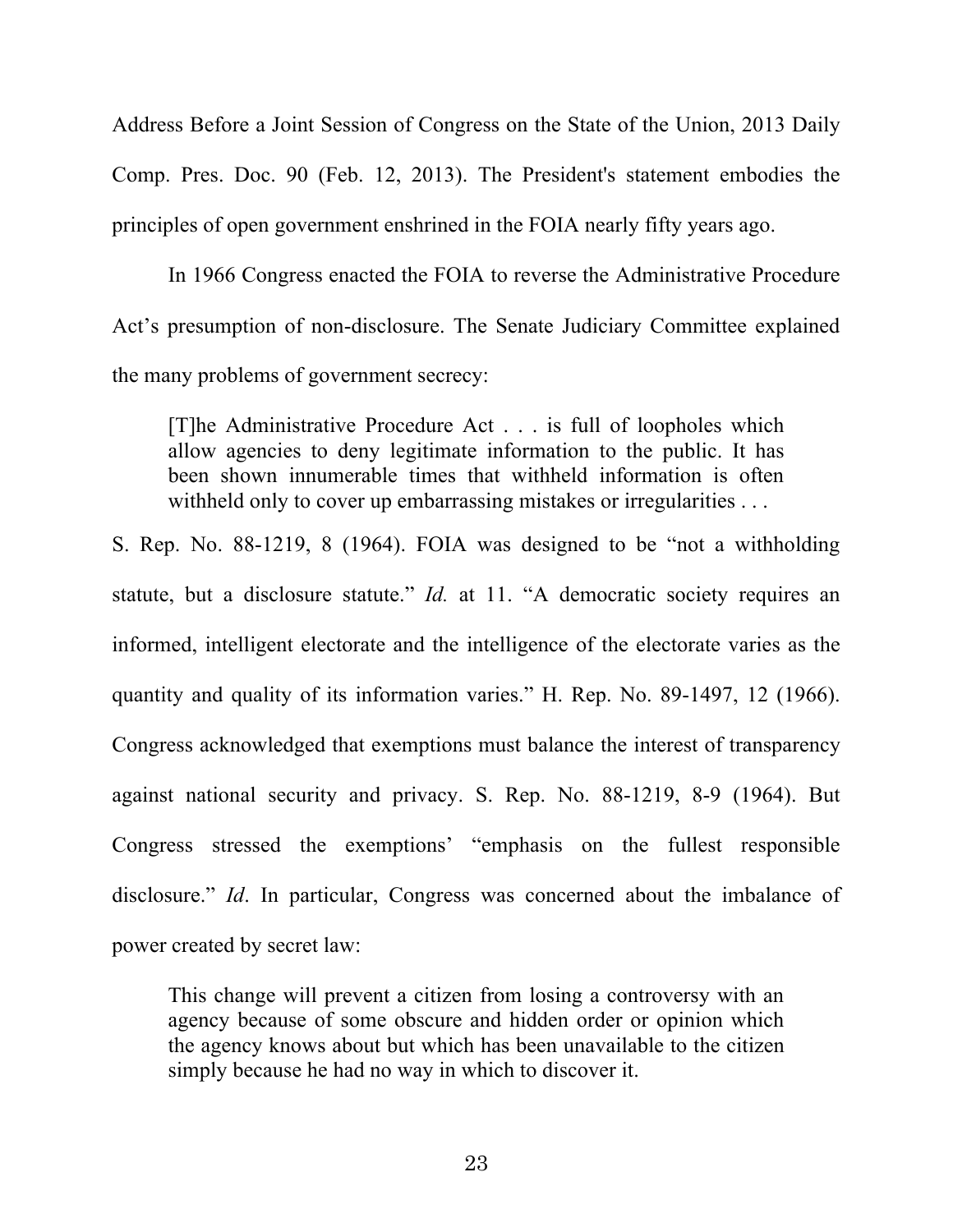S. Rep. No. 89-813, 7 (1965).

The administration has repeatedly made clear the importance of open government, in particular on the matter at issue in this case. The DOJ's position is inconsistent with administration policy.

# **B. Past Disclosures of OLC Opinions Have Informed Congress and the Public, Contributed to Effective Oversight, and Promoted Democratic Self-Governance**

The publication of OLC opinions has played a key role in facilitating discourse and oversight, both by Congress and the public. In several recent examples, the release of OLC legal authority contributed to informed decisionmaking. Other examples show the failure to release OLC memos has frustrated public debate and diminished the authority of democratic governance.

After September 11, 2001, Congress authorized the use of military force in response to the terrorist attacks. Authorization for Use of Military Force (AUMF), 115 Stat. 224, note following 50 U.S.C. § 1541 (2000 ed., Supp. III). *See also Hamdan v. Rumsfeld*, 548 U.S. 557, 568 (2006). Following the authorization, the President ordered the U.S. Armed Forces to invade Afghanistan, capturing and detaining hundreds of individuals. *Hamdan*, 548 U.S. at 568. Opinions issued by OLC from 2001-2003 addressed the legality of military commissions, indefinite detention of prisoners, use of harsh interrogation techniques, and domestic military operations. *See* Nat'l Sec. Archive, *Torturing Democracy: Documents* (2008)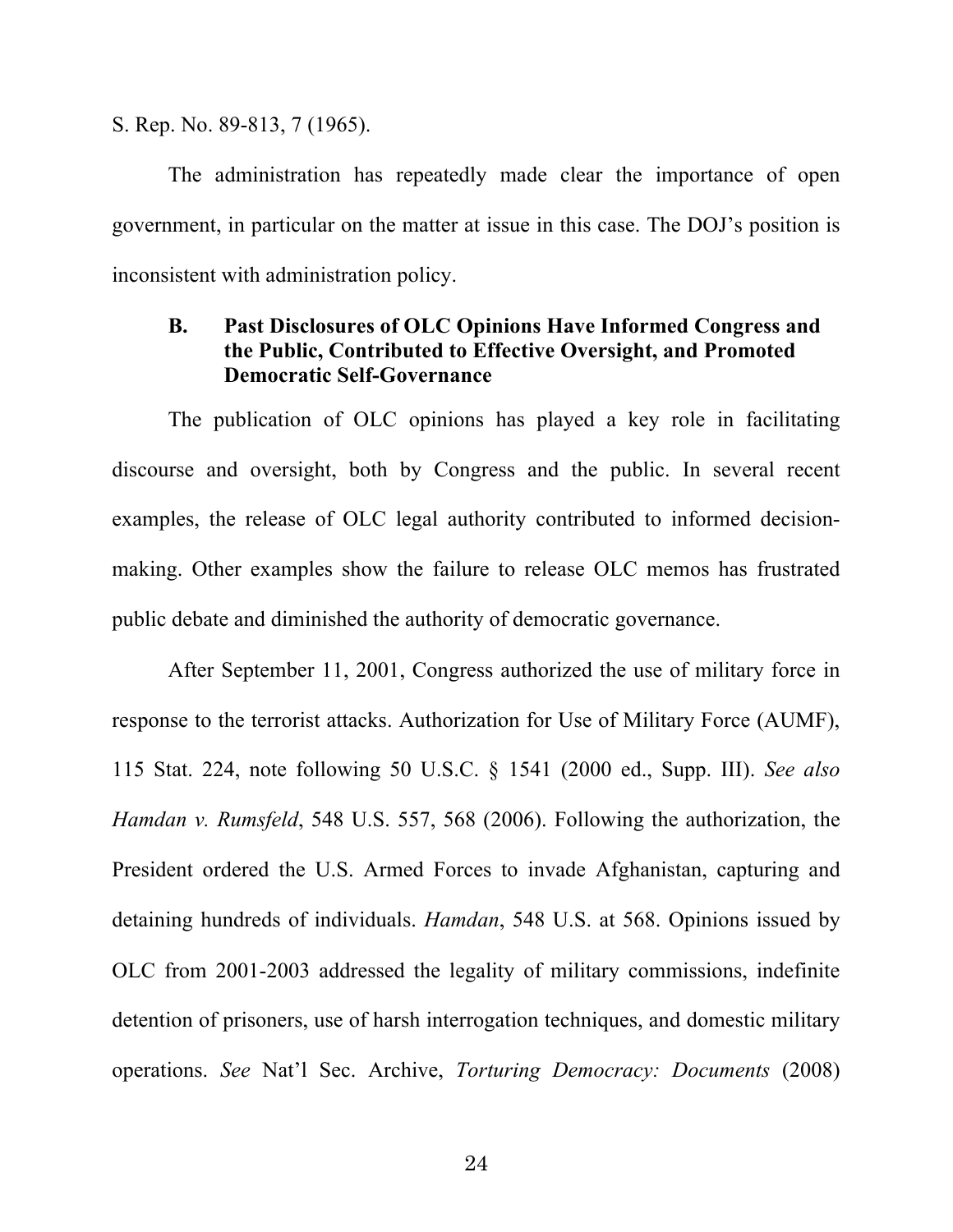(providing a chronology of OLC legal opinions related to the interrogation of prisoners from the war on terror). $^{20}$ 

In the summer of 2004, White House Counsel Alberto Gonzales released a series of memos related to the President's legal authority and his resulting military orders. Alberto Gonzales, White House Counsel, *et. al.,* Remarks at Press Briefing (Jun. 22, 2004).<sup>21</sup> These opinions revealed the administration's position that Geneva Convention protections for prisoners of war did not bind the actions of the United States. Douglas Jehl, *The Reach of War Detainee Treatment; U.S. Rules on Prisoners Seen as a Back and Forth of Mixed Messages to G.I.s*, N.Y. Times, June 22, 2004.<sup>22</sup> The release led to vigorous public debate, Congressional oversight, and executive review of interrogation and detention practices. *See*, *e.g.*, Dahlia Lithwick, *Getting Away with Torture: Dick Cheney's Memoir Shows the Importance of the Law, Not of Torture, Slate (Aug. 30, 2011);*<sup>23</sup> Mark Mazzetti & Scott Shane, *C.I.A. Internal Inquiry Troubling, Lawmakers Say*, N.Y. Times, Oct.

<sup>21</sup> *Available at* http://georgewbush-

 <sup>20</sup> http://www.gwu.edu/~nsarchiv/torturingdemocracy/documents/.

whitehouse.archives.gov/news/releases/2004/06/20040622-14.html.

<sup>22</sup> *Available at* http://www.nytimes.com/2004/06/22/world/reach-war-detaineetreatment-us-rules-prisoners-seen-back-forth-mixedmessages.html?pagewanted=all&src=pm.

 $^{23}$ http://www.slate.com/articles/news\_and\_politics/jurisprudence/2011/08/getting\_a way with torture.html.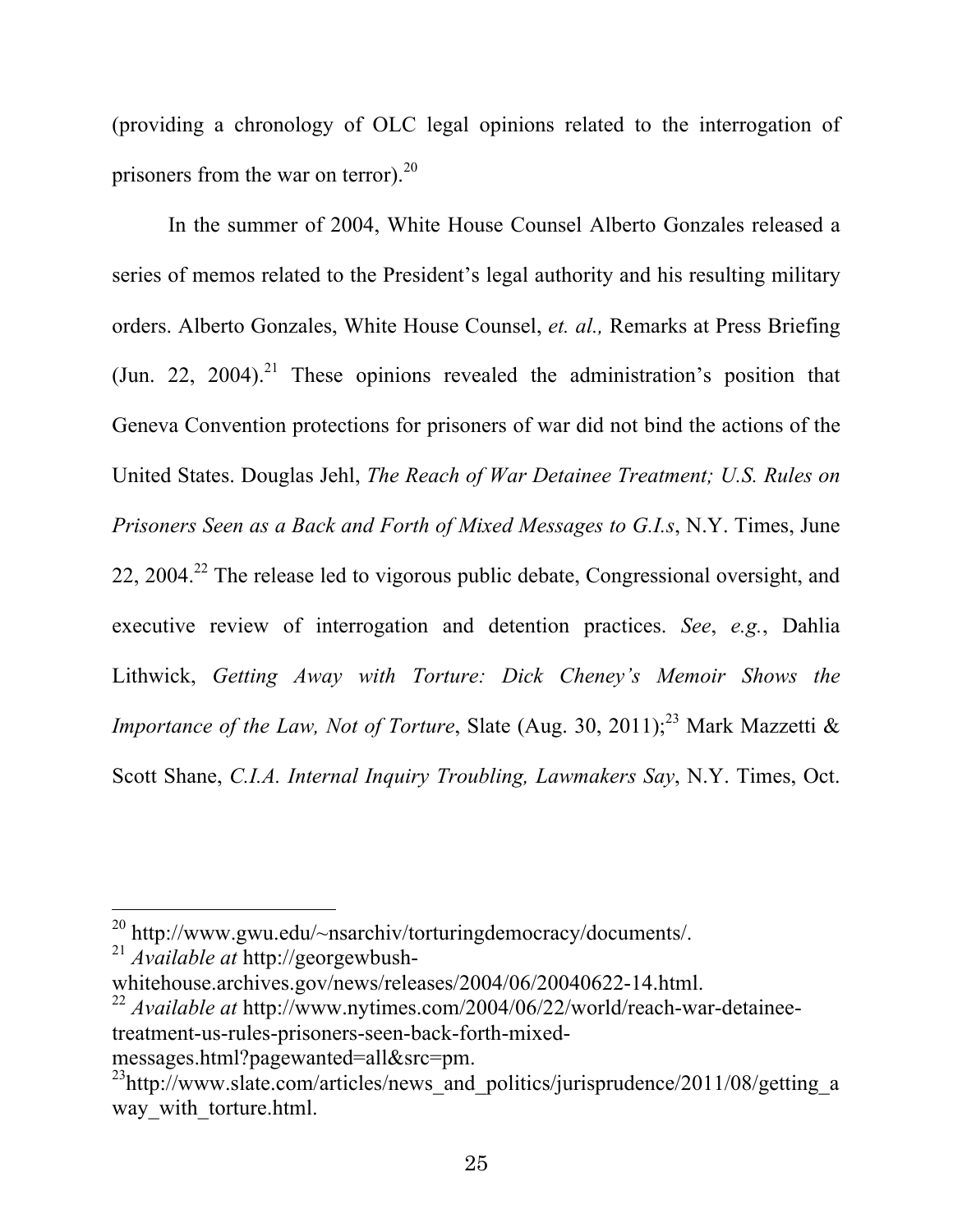12, 2007; <sup>24</sup> *Lawmakers Demand Secret Department of Justice Interrogation Memos from Administration*, Associated Press, Oct. 4, 2007; John Yoo, *War by Other Means: An Insider's Account of the War on Terror* (2006). <sup>25</sup> Congress subsequently passed the Detainee Treatment Act of 2005, 42 U.S.C. § 2000dd (2005), affirming that the protections of the Geneva Conventions *do* apply to the Government's detainees. Former OLC head Jack Goldsmith credits this chain of events with ending the CIA's enhanced interrogation program. Jack Goldsmith, *Power and Constraint* 118-20 (2012). The Obama Administration subsequently released additional memos related to the program. Scott Shane, *Documents Laid Out Interrogation Procedures*, N.Y. Times, Jul. 25, 2008, at A19.

In contrast with the slow-but-steady release of OLC opinions related to the detention and interrogation programs, the legal opinions underlying the post-9/11 surveillance programs have been withheld by the administration during critical periods of public oversight. The warrantless wiretapping program itself was revealed in a December 2005 New York Times story based on interviews with current and former officials who were concerned with the program's legality. James Risen & Eric Lichtblau, *Bush Lets U.S. Spy on Callers Without Courts*, N.Y.

 <sup>24</sup> *Available at* http://www.nytimes.com/2007/10/12/washington/12cndcia.html?hp $\&$ r=0.

<sup>25</sup> *See also* PBS Frontline, *Cheney's Law* (Oct. 16, 2007), *available at* http://www.pbs.org/wgbh/pages/frontline/cheney/etc/synopsis.html. *See also* Jose A. Rodriguez, Jr., *Hard Measures: How Aggressive CIA Actions After 9/11 Saved American Lives* (2012); Dick Cheney, *In My Time* (2012).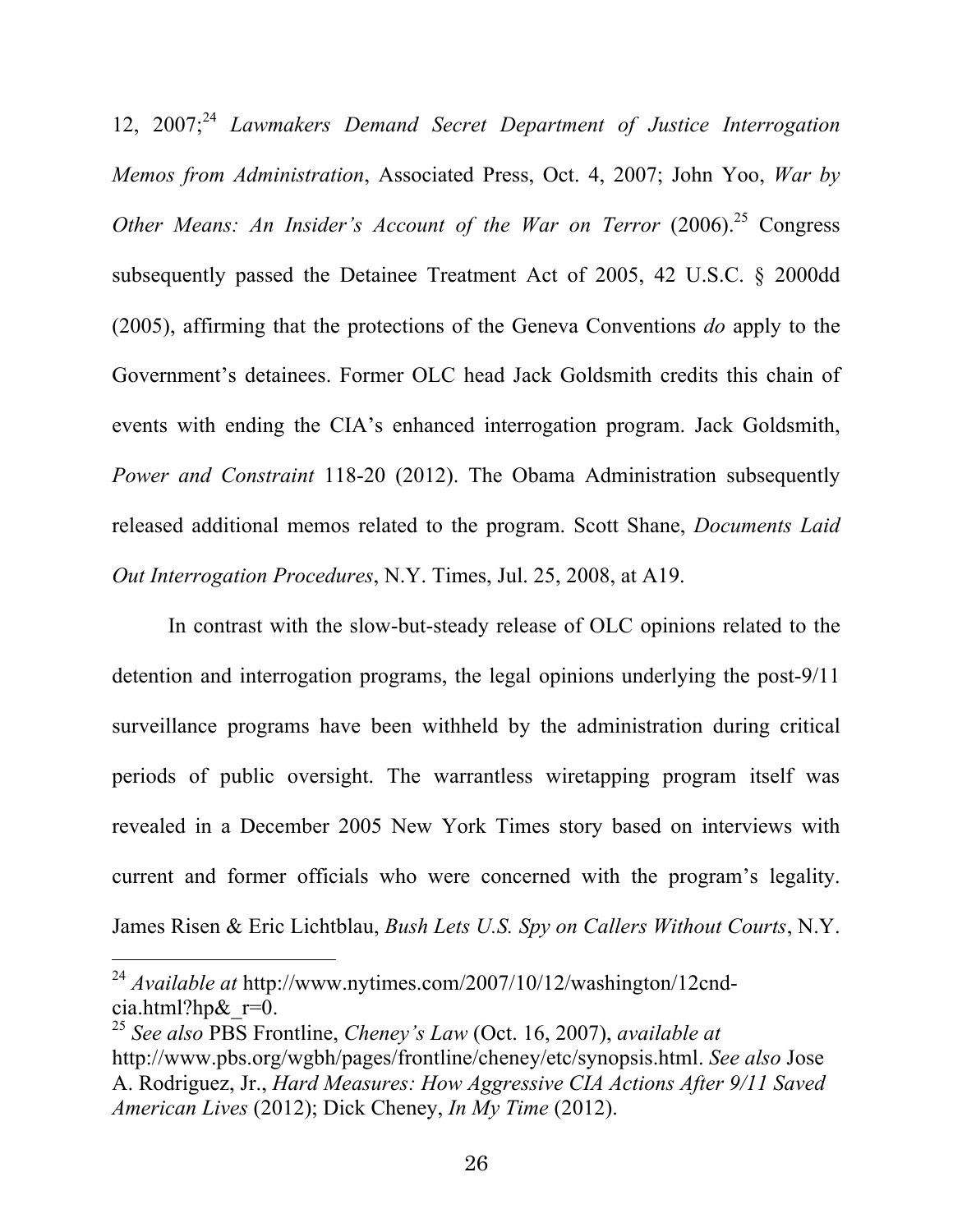Times, Dec. 16, 2005, at A1.<sup>26</sup> Shortly thereafter, the administration outlined its legal justification to Congress, but refused to release the OLC analysis. Letter from William E. Moschella, Assistant Attorney General, Office of Legislative Affairs, Dep't of Justice, to Sen. Pat Roberts, Sen. John D. Rockefeller, Rep. Peter Hoekstra, and Rep. Jane Harman (Dec. 22, 2005). 27 In *EPIC v. Department of Justice*, the District Court for the District of Columbia ruled that DOJ had failed to "describe with sufficient detail" its justification for withholding these legal opinions. 584 F. Supp. 2d 65, 77 (D.D.C. 2008).

In response to *EPIC v. Department of Justice*, two of the OLC memos were released in spring 2011. *See* Jack Goldsmith, *DOJ Releases Redacted Version of the 2004 Surveillance Opinion*, Lawfare (Mar. 18, 2011). 28 By then a comprehensive Inspectors General Report<sup>29</sup> had already reviewed the controversial 2001 warrantless wiretapping memo<sup>30</sup> and it was officially withdrawn by the OLC.

 $26$  This followed a period of "rebellion" within the DOJ to proposed surveillance that Attorney General Ashcroft, Deputy Attorney General James Comey, and others refused to authorize. *See generally* Barton Gellman, Angler: The Cheney Vice Presidency (2009). <sup>27</sup>*Available at* http://www.justice.gov/ag/readingroom/surveillance6.pdf.

<sup>&</sup>lt;sup>28</sup> http://www.lawfareblog.com/2011/03/doj-releases-redacted-version-of-2004-

surveillance-opinion/.

<sup>&</sup>lt;sup>29</sup> Offices of Inspectors General, Dep't of Defense, Dep't of Justice, Central Int. Agency, Nat'l Sec. Agency, & Office of the Dir. of Nat'l Int., *Unclassified Report on the President's Surveillance Program* (Jul. 10, 2009), *available at* http://www.fas.org/irp/eprint/psp.pdf.

<sup>&</sup>lt;sup>30</sup> Memorandum of John C. Yoo, Deputy Assistant Attorney General, Dep't of Justice, Office of Legal Counsel, U.S. Dep't of Justice, for the Attorney General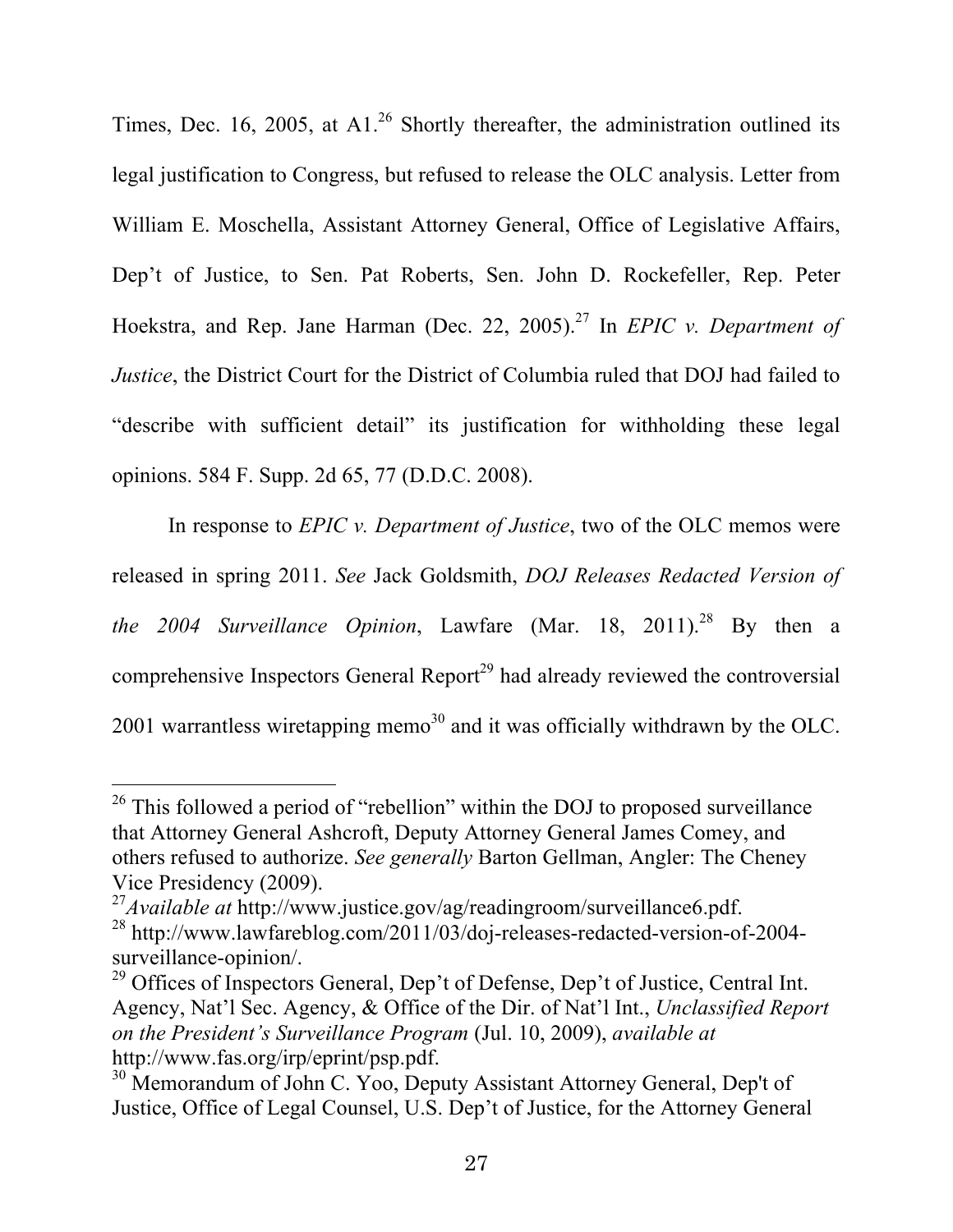Memorandum from Steven G. Bradbury, Principal Deputy Assistant Attorney Gen., Office of Legal Counsel, U.S. Dep't of Justice, for the Files 6-8 (Jan. 15, 2009) (noting that "[a] number of classified OLC opinions issued in 2001-2002 relied upon a doubtful interpretation of the Foreign Intelligence Surveillance Act" and "[a]ll but one of these opinions have been withdrawn or superseded by later opinions of this Office."). As the Bradbury memo illustrated, Yoo did not adequately support broad presidential surveillance powers and his analysis of the Foreign Intelligence Surveillance Act ("FISA"), in particular, was "problematic and questionable." *Id*.

The administration's delay in releasing the legal opinions denied Congress and the public important information during a critical period of public debate regarding proposed amendments to the FISA. *See* Glenn Greenwald, *"Trust Us" Government*, Salon (Jan. 29, 2008). <sup>31</sup> If Congress found the OLC's analysis to be "problematic and questionable" as Steven Bradbury did, knowing exactly how OLC had interpreted FISA would have allowed lawmakers to better assess the legislative proposal. It also might have affected Congress's willingness to trust the executive branch with expansive new powers. However, Congress passed the FISA Amendments Act of 2008 before the legal authorities for the controversial

 $\overline{a}$ 

 $31 \text{ http://www.salon.com/2008/01/30/fisa}$  7/.

<sup>(</sup>Nov. 2, 2001), *available at* 

http://www.aclu.org/files/assets/NSA\_Wiretapping\_OLC\_Memo\_Nov\_2\_2001\_Y oo.pdf.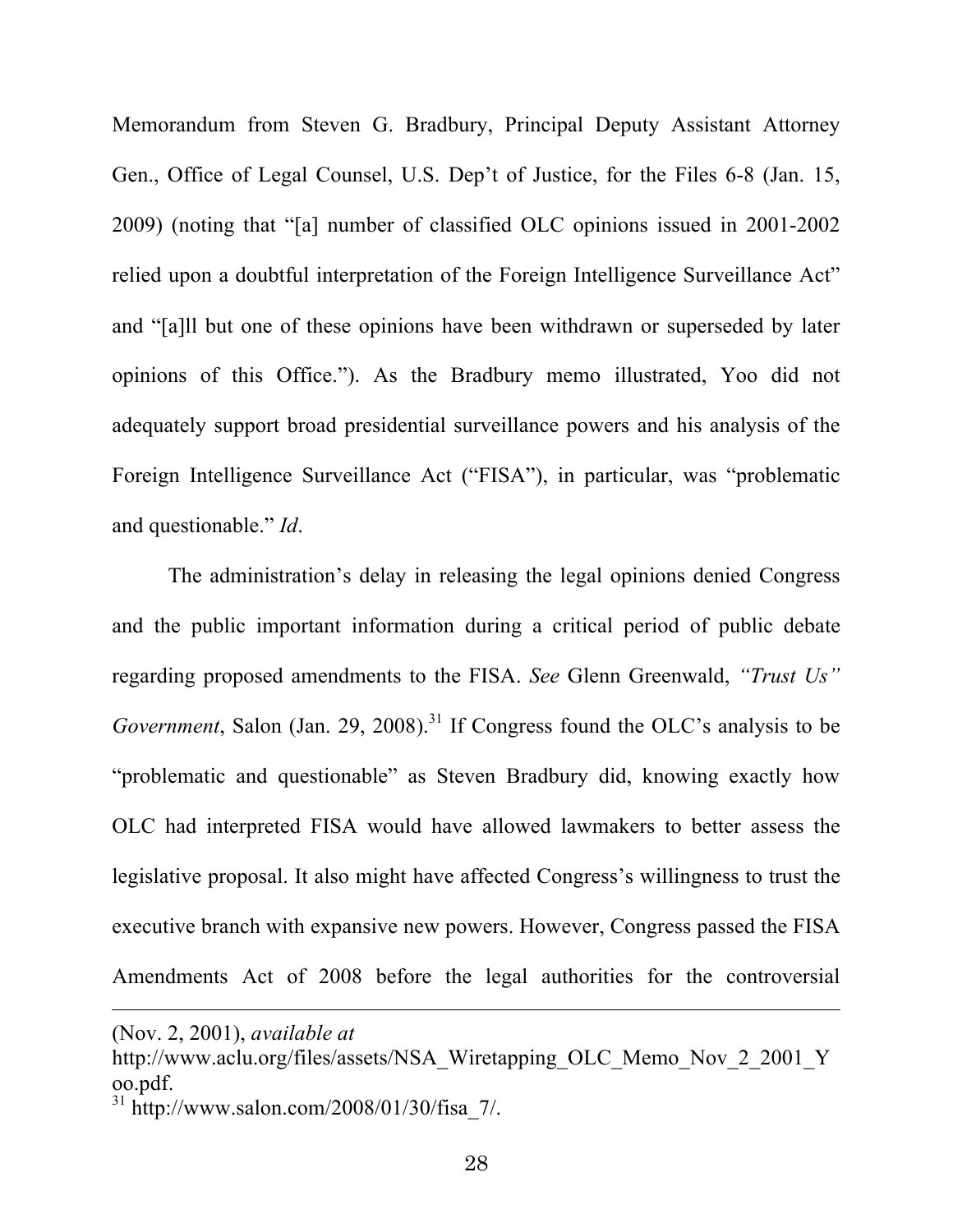surveillance program were known. *Senate Sends No-Warrant Wiretapping Bill to Bush*, CNN, Jul. 8, 2008. 32

A group of attorneys, journalists, and non-profits later challenged the Act. The plaintiffs frequently communicated with clients and sources abroad on intelligence-related matters. Because of the secrecy surrounding the Act, the Supreme Court held that plaintiffs did not have sufficient information about the wiretapping program to establish their standing to sue. *Clapper v. Amnesty Int'l USA*, 133 S. Ct. 1138 (2013). Meanwhile, Congress asked the President to clarify the interpretation and application of the FISA Amendments Act, but received no answers. Letter from Sens. Ron Wyden, Mark Udall, Tom Udall, and Jeffrey Merkley to James R. Clapper, Jr., Director of Nat'l Intelligence (Nov. 5, 2012).<sup>33</sup> The administration has repeatedly failed to disclose the interpretation of its warrantless wiretapping authorities, which has thwarted attempts at judicial and Congressional oversight. Its authority remains intact, but its legitimacy is increasingly in question.

When OLC opinions have been promptly released following military engagements abroad, the disclosure contributed to public oversight and understanding of executive branch war powers. In 2011, American and European

 <sup>32</sup> *Available at* http://www.cnn.com/2008/POLITICS/07/09/senate.fisa/.

<sup>33</sup> *Available at* http://www.wyden.senate.gov/download/letter-to-clapper-regardingfisa-amdts.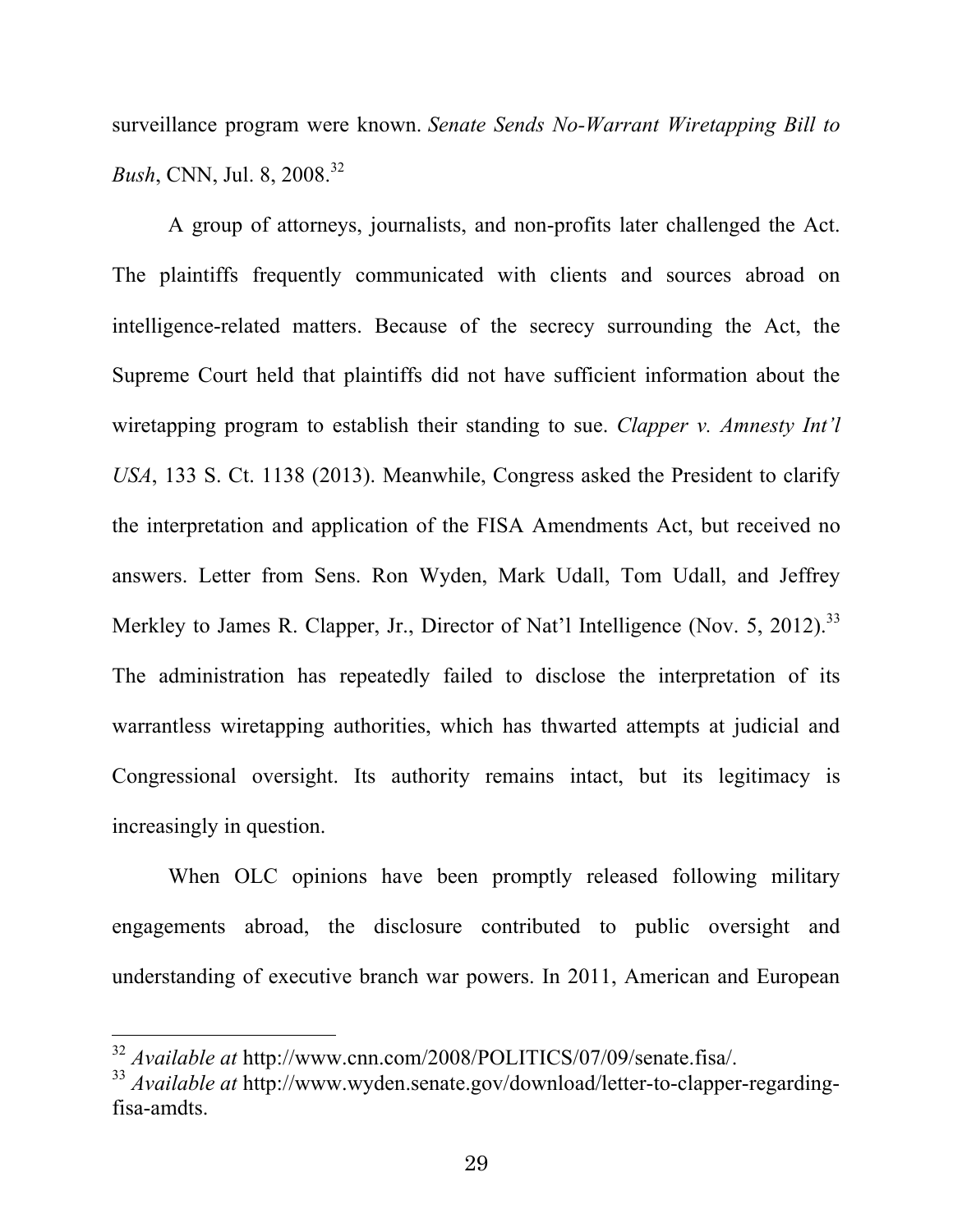forces began a broad campaign against Muammar el-Qaddafi in Libya. Several weeks later, the OLC published its final opinion affirming the President's constitutional authority to launch military strikes in Libya without permission from Congress. Charlie Savage, *Justice Memo Upholds Libya Strikes*, N.Y. Times, Apr. 7, 2011.<sup>34</sup> The release of the OLC's legal analysis facilitated the important debate over the scope of executive power to initiate military actions abroad. *See Libya and War Powers: Hearing Before the S. Comm. on Foreign Relations* 112th Cong. 7-40 (2011) (statement of Harold Hongju Koh, Legal Adviser, Department of State);<sup>35</sup> Jack Goldsmith, *Is the Obama Administration's Original Legal Rational for the Libya Intervention Still Valid?* Lawfare (Jun. 9, 2011). 36

The OLC has published its legal opinions even to clarify the scope of executive privilege applicable to internal DOJ documents. In the recent "Operation Fast and Furious" matter involving the Bureau of Alcohol, Tobacco, and Firearms (ATF), Congress conducted an extensive investigation of alleged misconduct and mismanagement. Sara Horwitz, *A Gunrunning Sting Gone Fatally Wrong*, Wash. Post, Jul. 25, 2011.<sup>37</sup> In response to a subpoena to the Attorney General,  $38$  the

 <sup>34</sup> *Available at* http://thecaucus.blogs.nytimes.com/2011/04/07/justice-memoupholds-libya-strikes/.

<sup>35</sup> *Available at* http://www.state.gov/documents/organization/167452.pdf.

<sup>36</sup> *Available at* http://www.lawfareblog.com/2011/06/is-the-obama-

administrations-original-legal-rationale-for-the-libya-intervention-still-valid/ 37 http://www.washingtonpost.com/investigations/us-anti-gunrunning-effort-turnsfatally-wrong/2011/07/14/gIQAH5d6YI\_story.html.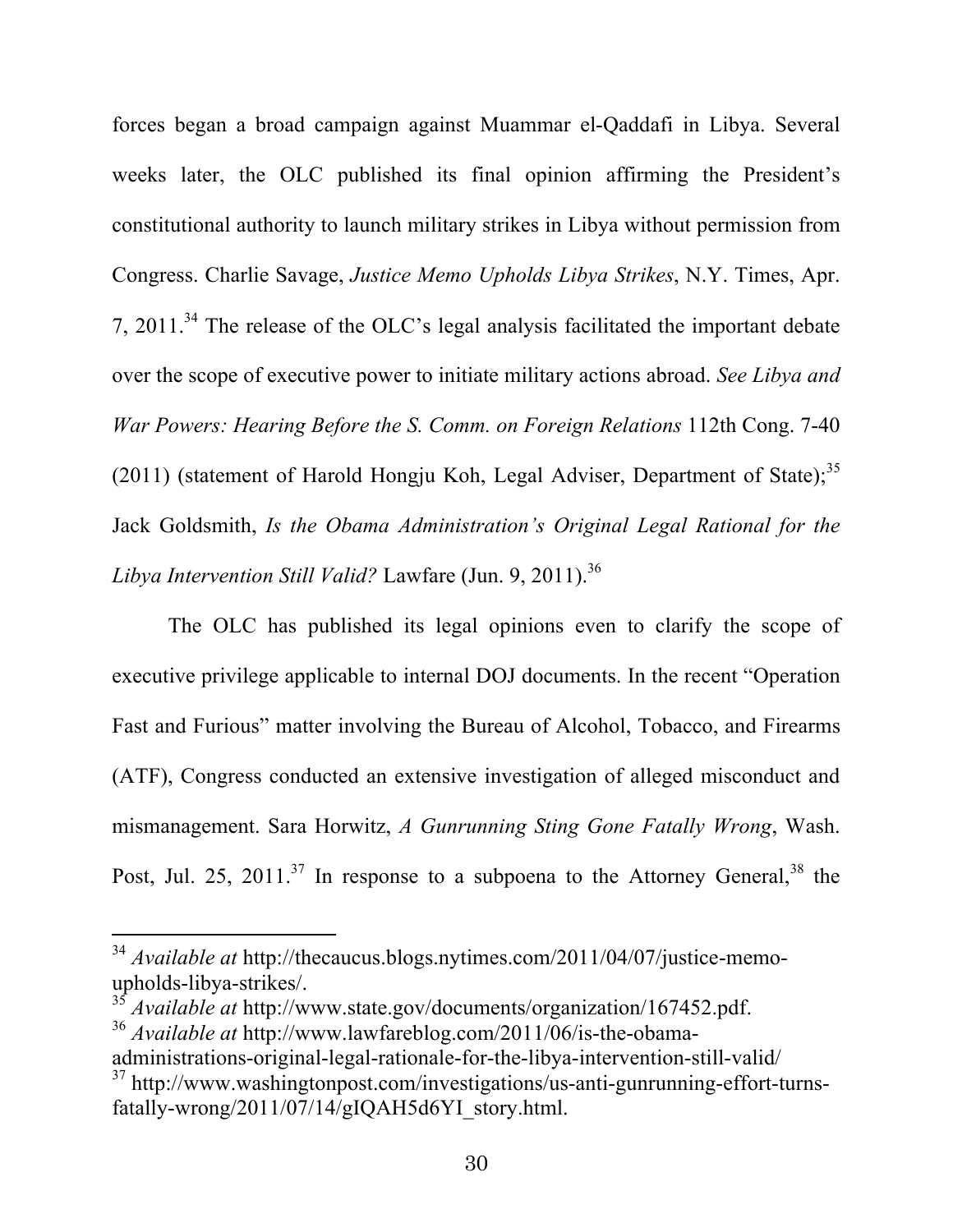President asserted executive privilege to prevent disclosure of certain DOJ documents. Richard A. Serrano, *Obama Invokes Executive Privilege Over Fast and Furious Documents*, L.A. Times, June 20, 2012.<sup>39</sup> The OLC subsequently released a formal opinion clarifying the legal boundaries of executive privilege. Assertion of Executive Privilege Over Documents Generated in Response to Congressional Investigation Into Operation Fast and Furious, 36 Op. OLC 1 (2012). Although executive officials asserted the privilege as to a subset of the documents, the administration still recognized the importance of explaining the law by disclosing the relevant OLC opinion.

These examples demonstrate that secret law is inconsistent with our form of government. They frustrate public oversight and diminish the legitimacy of government. The Office of Legal Counsel may not issue opinions that carry the force of law in the shadows.

 <sup>38</sup> *See* Memorandum from Rep. Darrell Issa, Chairman, to Members, Committee on Oversight and Government Reform, U.S. House of Representatives (May 3, 2012) *available at* http://oversight.house.gov/wp-content/uploads/2012/05/Update-on-Fast-and-Furious-with-attachment-FINAL.pdf.

<sup>39</sup> *Available at* http://articles.latimes.com/2012/jun/20/news/la-pn-obama-invokesexecutive-privilege-over-fast-and-furious-documents-20120620.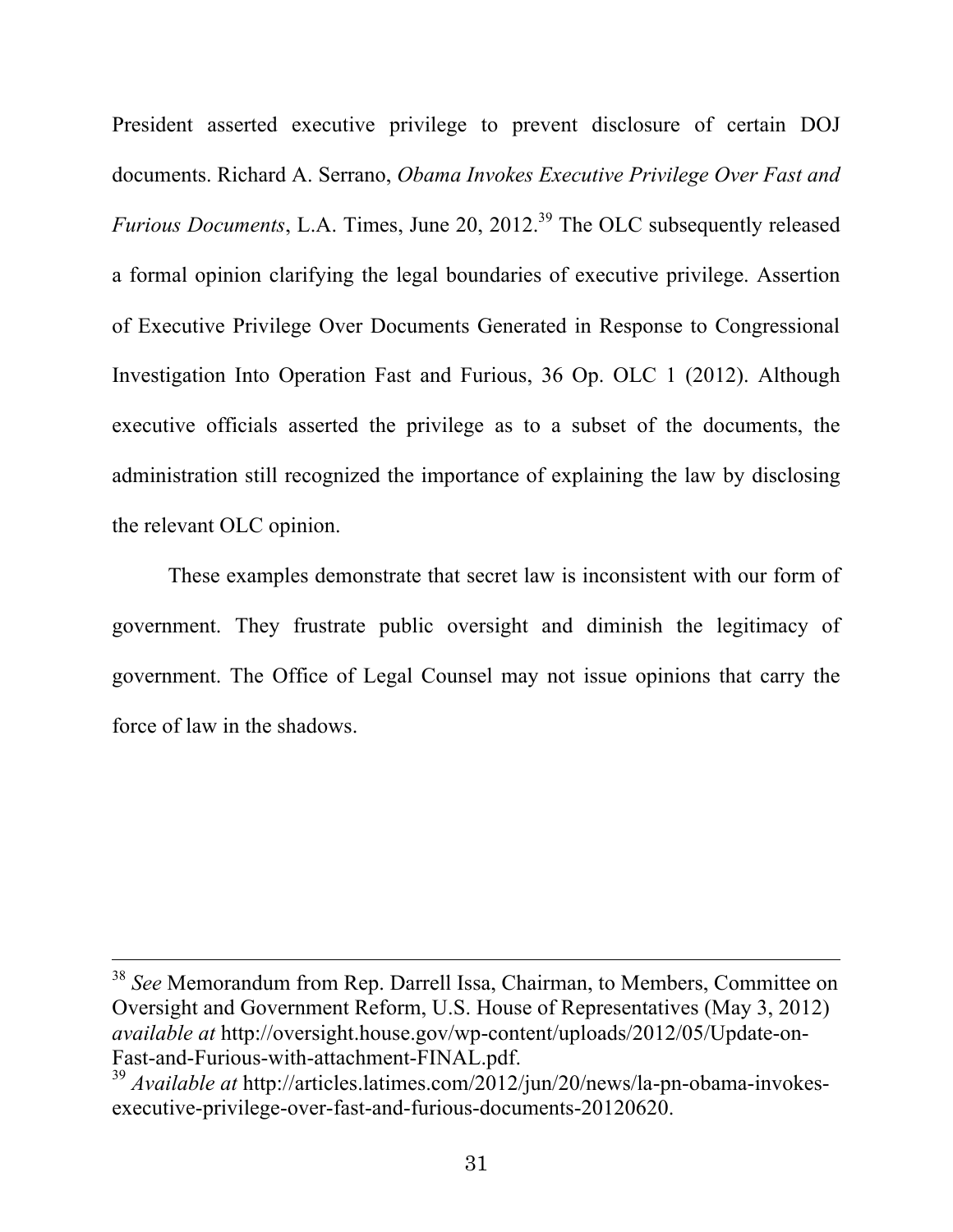# **CONCLUSION**

*Amici curiae* EPIC et al. respectfully request that this Court rule in favor of

the Appellants and reverse the decision of the lower court.

Respectfully submitted,

/S/ MARC ROTENBERG \_

Marc Rotenberg *Counsel of Record* Alan Butler Ginger McCall David Brody Julia Horwitz Electronic Privacy Information Center (EPIC) 1718 Connecticut Ave. NW, Suite 200 Washington, DC 20009 (202) 483-1140 amicus@epic.org

April 22, 2013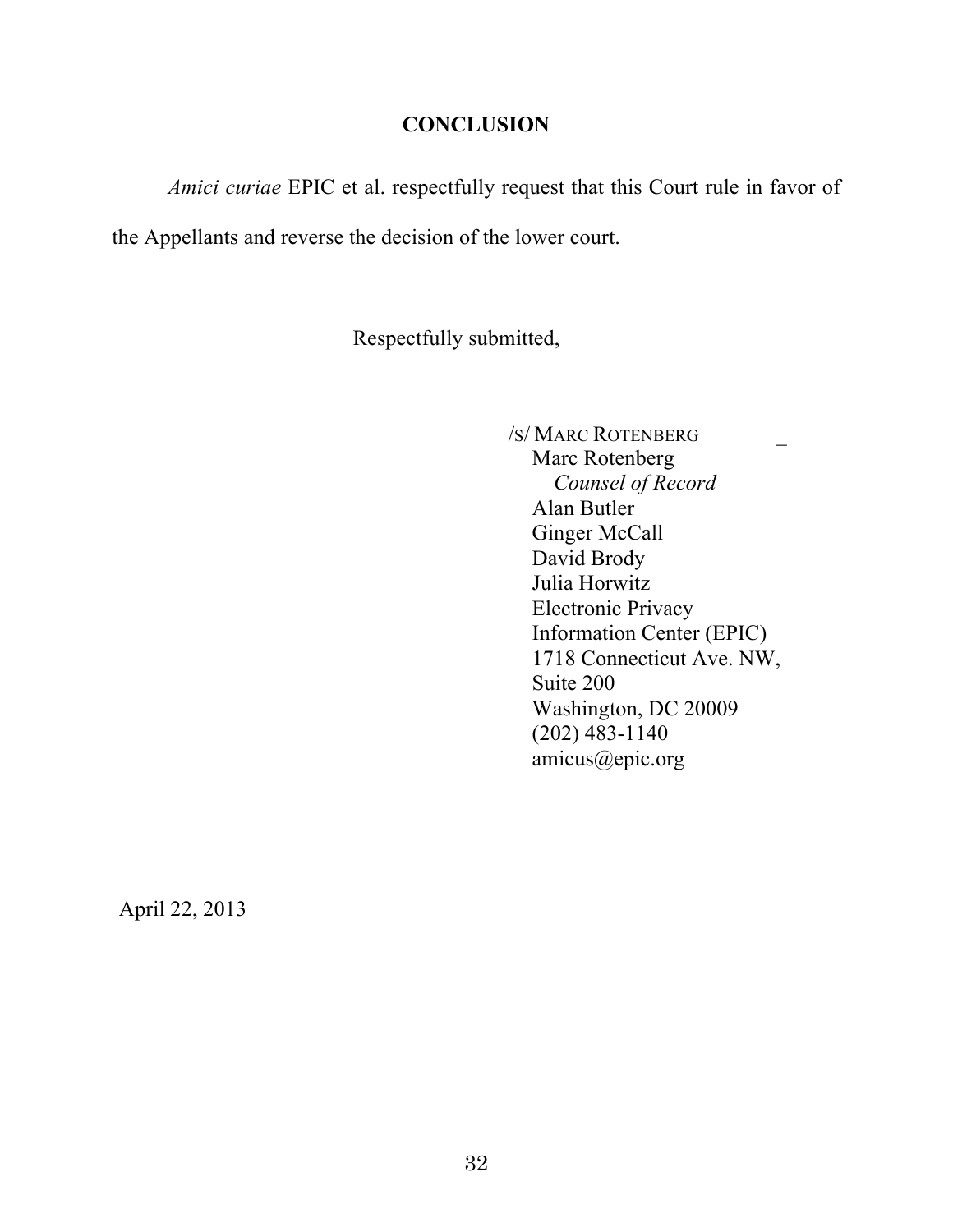#### **CERTIFICATE OF COMPLIANCE**

This brief complies with the type-volume limitation of 7,000 words of Fed. R. App. P. 29(d) and Fed. R. App. P. 32(a)(7)(B). This brief contains 6,922 words, excluding the parts of the brief exempted by Fed. R. App. P.  $32(a)(7)(B)(iii)$ . This brief complies with the typeface requirements of Fed. R. App. P. 32(a)(5) and the type style requirements of Fed. R. App. P. 32(a)(6) because this brief has been prepared in a proportionally spaced typeface using Microsoft Office Word Mac in 14 point Times New Roman style.

Dated: April 22, 2013

/S/ MARC ROTENBERG \_ Marc Rotenberg

 *Counsel of Record* Alan Butler Ginger McCall David Brody Julia Horwitz Electronic Privacy Information Center (EPIC) 1718 Connecticut Ave. NW, Suite 200 Washington, DC 20009 (202) 483-1140 amicus@epic.org